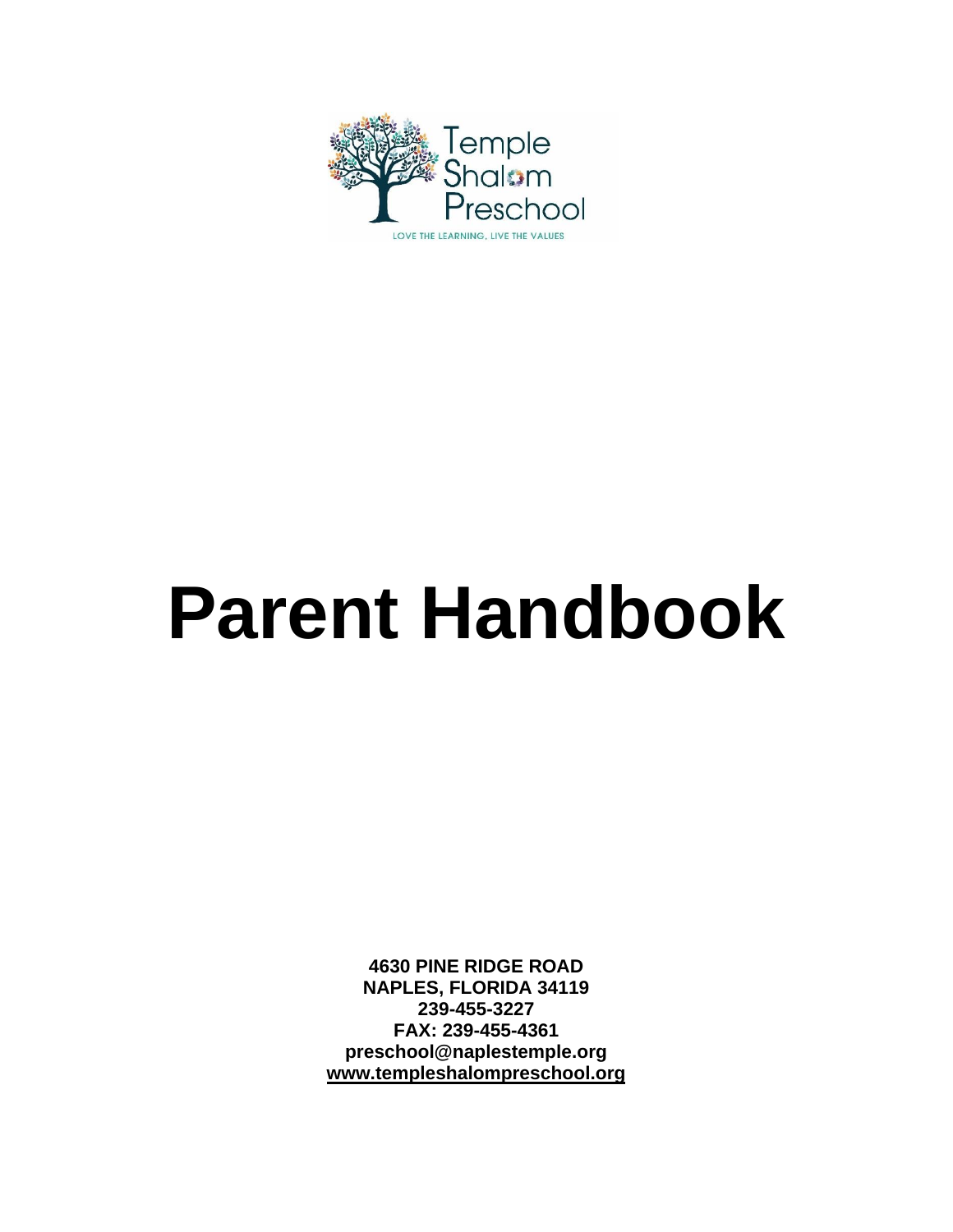<span id="page-1-0"></span>

| DEVELOPING SELF-REGULATION AND BEHAVIOR MANAGEMENT POLICY  17     |  |
|-------------------------------------------------------------------|--|
|                                                                   |  |
| PROCEDURE FOR ADDRESSING CONCERNS AND NEGOTIATING DIFFERENCES  18 |  |
|                                                                   |  |
|                                                                   |  |
|                                                                   |  |
|                                                                   |  |

## **CONTENTS**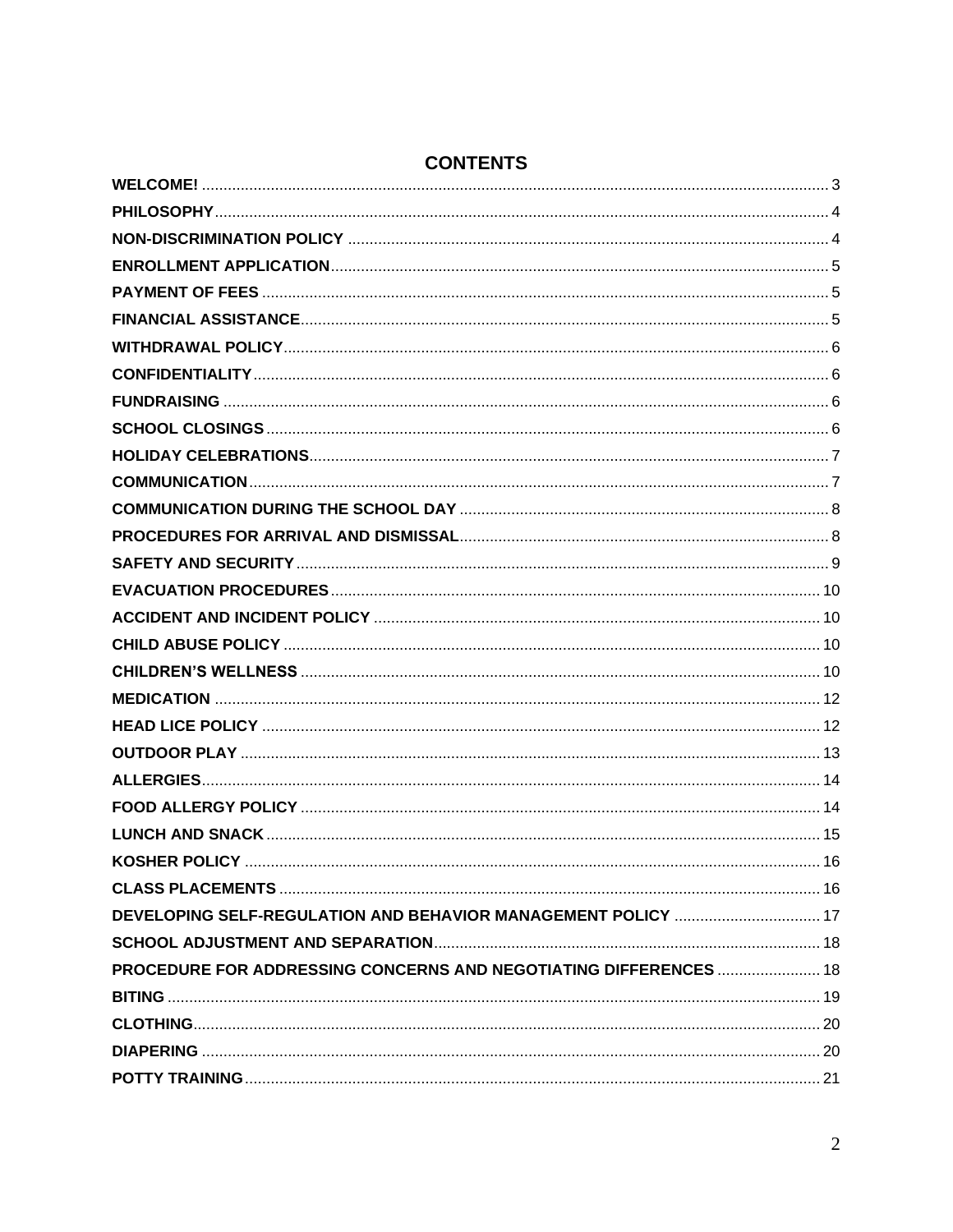#### **WELCOME!**

We are delighted you have chosen Temple Shalom Preschool for your child's early education! Temple Shalom Preschool has been a part of the Naples community for almost three decades and continues to serve families and their young children in the tradition of excellence for which we are known. We offer a unique educational opportunity in a Jewish setting that is both enriching and rewarding.

Our mission is to provide each child with a positive preschool experience through a Jewish lens, while promoting their social, emotional, physical, and cognitive development. The early years are learning years, and at Temple Shalom Preschool, your child will grow to his/her fullest potential. We celebrate each child's unique spirit and recognize that children develop at different rates. Because children have varied interest and strengths, we provide them with the opportunity to learn new skills and master them at their own pace.

Parent collaboration and communication with the teachers and administrators is encouraged to ensure a smooth transition between home and school. Our goal is for you and your child to enjoy your experience at Temple Shalom Preschool. This handbook is designed to provide information about our policies and procedures as well as to answer any questions you may have about our preschool.

Once again, welcome to a new school year at Temple Shalom Preschool! We look forward to growing with you and your child! Thank you for inviting us on your child's educational journey.

Sincerely,

Aune Baiman

Rabbi Ariel Boxman, MAHL, MAJE Director of Lifelong Learning aboxman@naplestemple.org 239.455.3227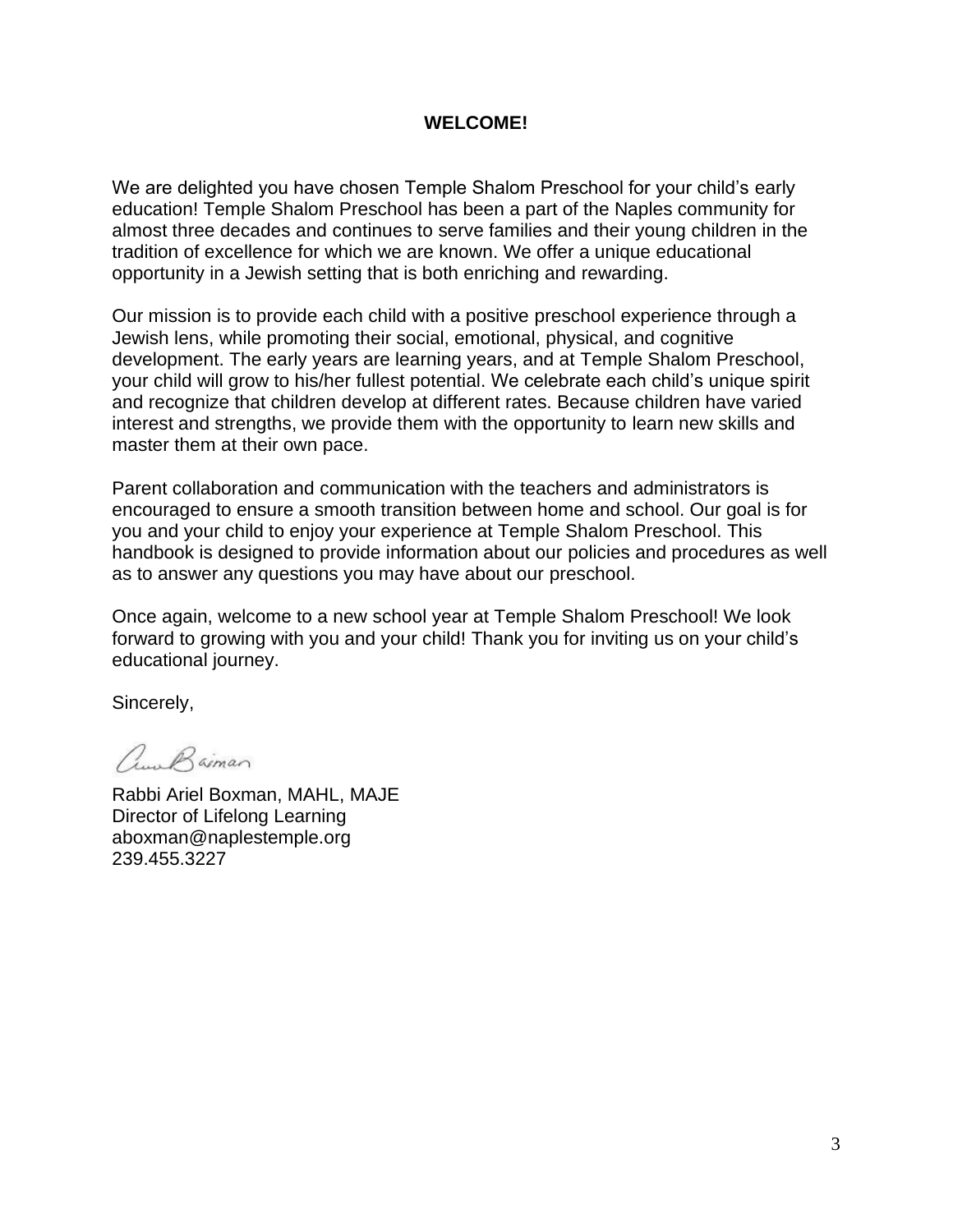#### **PHILOSOPHY**

<span id="page-3-0"></span>Temple Shalom Preschool offers a warm and loving environment for children between the ages of two and five. Our program is designed to foster social, emotional, cognitive, language, physical, and spiritual development in our young students. This is achieved through developmentally appropriate curriculum experiences and activities, through a Jewish lens.

The learning environment is supportive of children's physiological needs for activity, sensory stimulation, fresh air, rest, and emotional nourishment. Teachers incorporate a wide variety of experiences, materials, equipment, and instructional strategies to accommodate a broad range of children's individual experiences, maturation rates, needs, interests, and learning styles. There is an effort to achieve an optimal balance between children's self-initiated learning and adult guidance or support. To strengthen children's sense of competence and confidence as learners, motivation to persist, and willingness to take risks, teachers provide experiences for children to be genuinely successful and to be challenged. Learning is designed to build upon what children already know and are able to do (activating prior knowledge) to consolidate their learning and to foster their acquisition of new concepts and skills.

The Jewish component of our program offers an opportunity to appreciate the positive values of Judaism (at an early, impressionable age). The focus of this area centers on the Sabbath and Jewish holidays through creative activities, song, cooking, arts and crafts, story and dance.

Temple Shalom Preschool staff members are an extraordinary group of committed and experienced teachers who are integral to the success of our program. They are skilled professionals who offer children affection, compassion, and guidance. The community of our program allows parents and teachers to work together in the best interest of each individual child.

#### **NON-DISCRIMINATION POLICY**

<span id="page-3-1"></span>Temple Shalom Preschool does not discriminate on the basis of any religion, race, national or ethnic origin. All children and families are entitled to all the rights, privileges, programs and activities generally accorded or made available at school.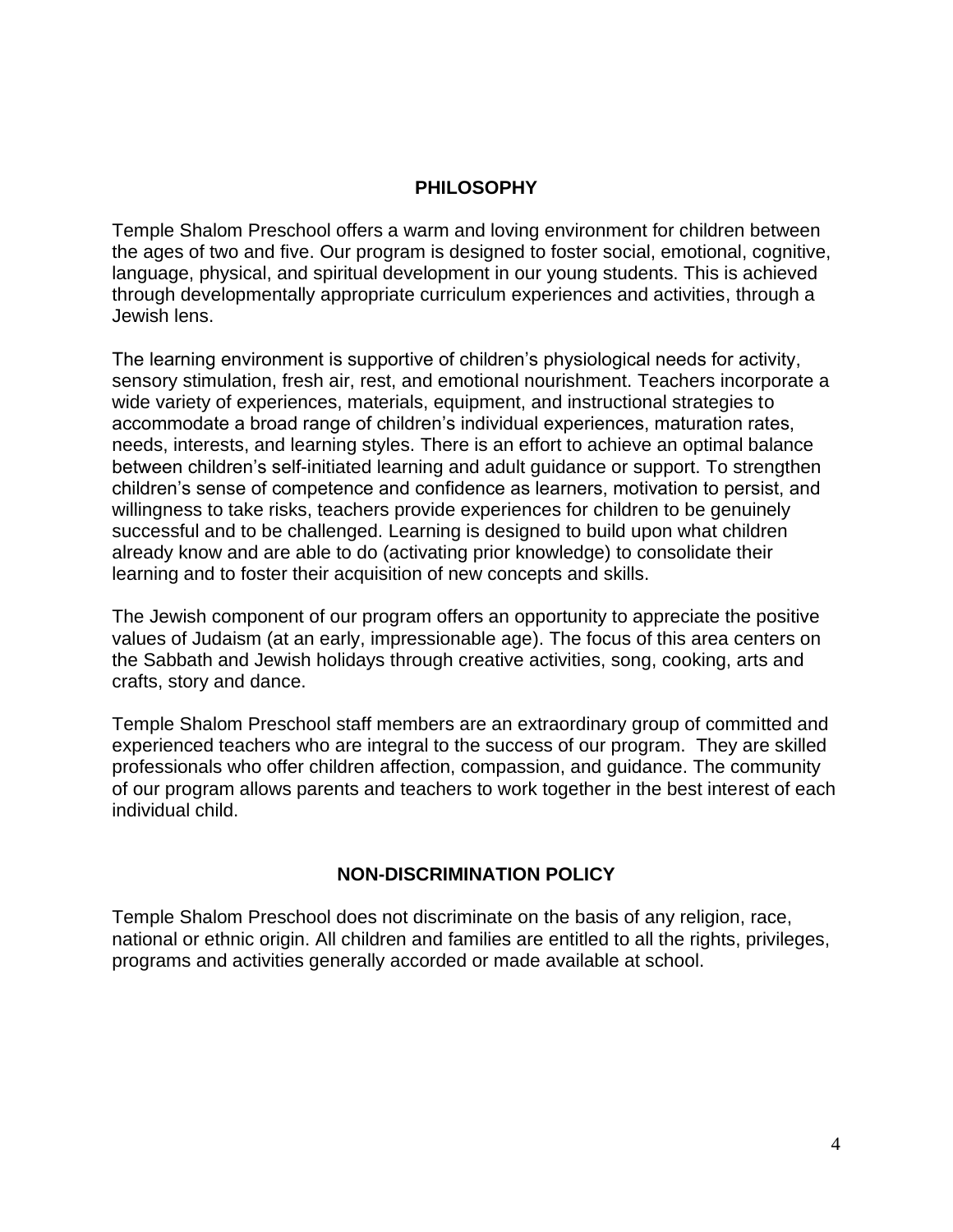## **ENROLLMENT APPLICATION**

<span id="page-4-0"></span>Enrollment is accepted on a first-come, first-served basis. Priority is given to currently enrolled students and Temple Shalom members, and then enrollment is open to the community. Registration is complete when accompanied by the completed application and the tuition deposit. The tuition deposit and tuition are non-refundable. No credit is given for family vacations, holidays, illness, or early withdrawals, and days may not be swapped. Refunds are not given for any reason or exception.

During the summer months, a packet of information and forms will be sent home. The due date for return of these forms, including current immunization records signed by the child's physician, is ten business days before the first day of school. All children attending the Temple Shalom Preschool must be immunized. Medical exemptions and delayed schedules are accepted when accompanied by a doctor's note.

## **PAYMENT OF FEES**

<span id="page-4-1"></span>In order to maintain the high quality of the school program at the most affordable rate possible for all, the following procedures have been established.

- It is your responsibility to make your tuition payments according to schedule.
- Children are enrolled on a school-year basis, from August through May. You have the choice to pay the annual tuition in 1, 2 or 10 installments.
- If you choose to pay in installments, payments are due by the  $4<sup>th</sup>$  of each month.
- All tuition payments not made by the  $5<sup>th</sup>$  of the month will be subject to a \$30.00 late payment fee. If a special problem or hardship exists, immediately contact the Director.
- By failing to pay the overdue tuition and subsequent late fees by the 15<sup>th</sup> of any month, you risk relinquishing your child's placement in the program.
- There will be a \$30.00 service charge for any checks returned for insufficient funds.
- If a student withdraws from Temple Shalom Preschool for any reason, parents must give 30 days written notice. Parents also understand and agree that no portion of the tuition and fees paid shall be refunded.

Temple Shalom Preschool accepts the following methods of payment: credit card, ACH or check. Please note: we cannot accept cash payments.

## **FINANCIAL ASSISTANCE**

<span id="page-4-2"></span>A limited amount of financial aid is available to Temple Shalom member families who have completed the enrollment process, including remittance of the deposit. A private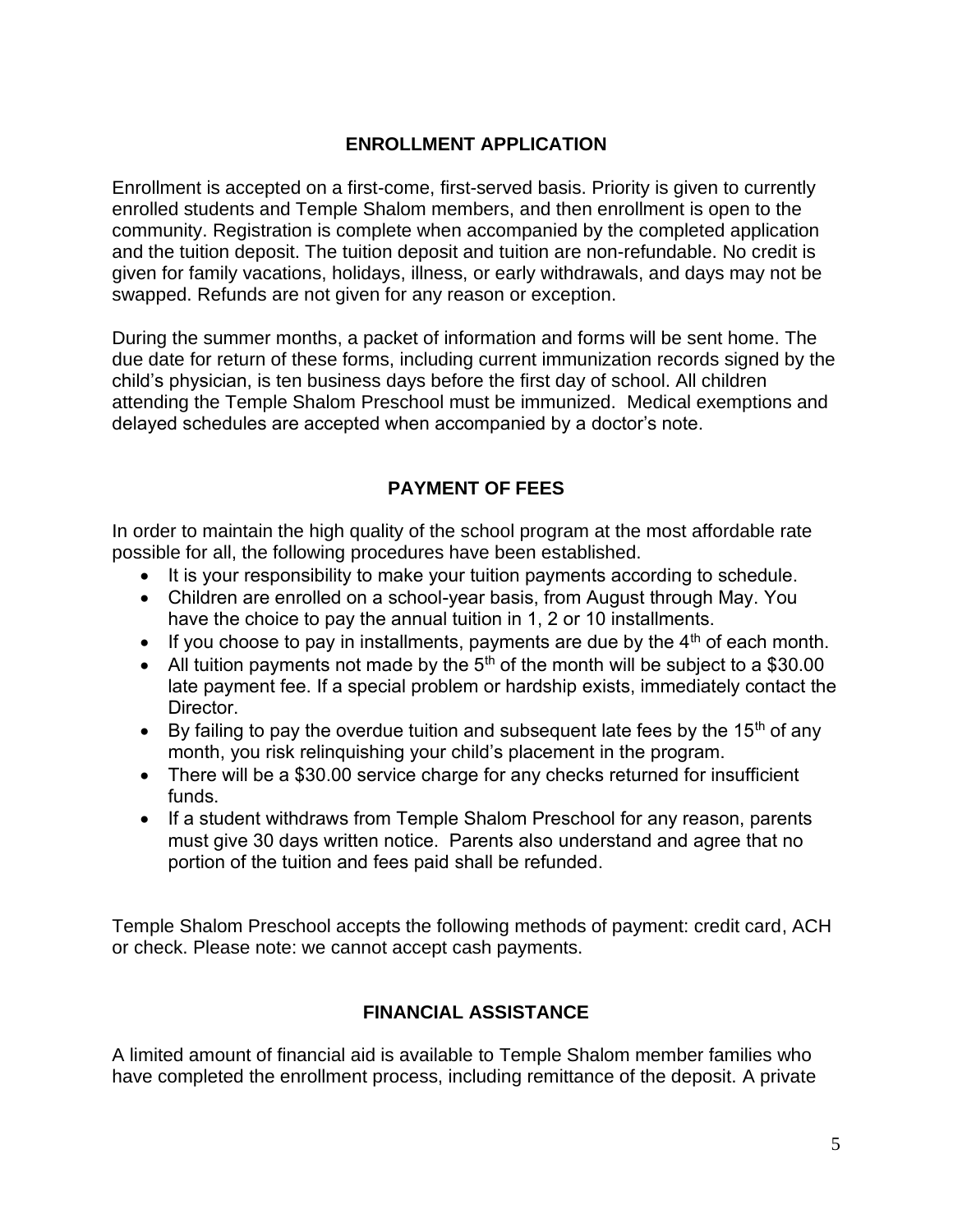<span id="page-5-0"></span>meeting with the director is required, plus additional processes to follow.

#### **WITHDRAWAL POLICY**

Once a child is officially enrolled, and a family wishes to withdraw from Temple Shalom Preschool for any reason, parents must provide 30 days written notice and understand and agree that no portion of the tuition and fees paid shall be refunded. Temple Shalom Preschool reserves the right, at all times and for any cause that it may consider sufficient, to request the withdrawal of a student. Involuntary withdrawal for any reason will result in the loss of current and prepaid tuition and fees.

## **CONFIDENTIALITY**

<span id="page-5-1"></span>Temple Shalom Preschool will maintain the confidentiality of all student records as required or permitted by law. Any information collected, such as health and safety data or custody court orders, is used for the benefit of the child's educational development. This information may include assessment data, grades, medical history, and anecdotal records. We may request quarterly updates to keep our files current. No one has immediate access to student files except authorized staff. Files are kept in the administrative office and are locked in a file cabinet.

Temple Shalom Preschool will not release any portion of a child's file without the unanimous written consent from the child's parents and/or all adults who are legally responsible for the child, or unless required by law. Authorized family members have the right to review a child's file upon request. If you wish information to be shared with another program, we must have written consent. A child's file may be released pursuant to a court order or subpoena. Our regulatory authority, the Florida Department of Children and Families, upon request may review children's files.

## **FUNDRAISING**

<span id="page-5-2"></span>Temple Shalom Preschool fundraisers benefit enrichment programming for children. There are opportunities to participate in fundraising events throughout the school year. Participation in fundraising activities is optional.

## **SCHOOL CLOSINGS**

<span id="page-5-3"></span>Temple Shalom Preschool follows the Collier County Public Schools calendar with some modification. We observe all Jewish holidays and are closed on those dates. In the event of inclement weather or a weather emergency, Temple Shalom Preschool will follow the decision of the Collier County School Board regarding school closings. Listen to your local news station for the appropriate announcements. Lee County decisions will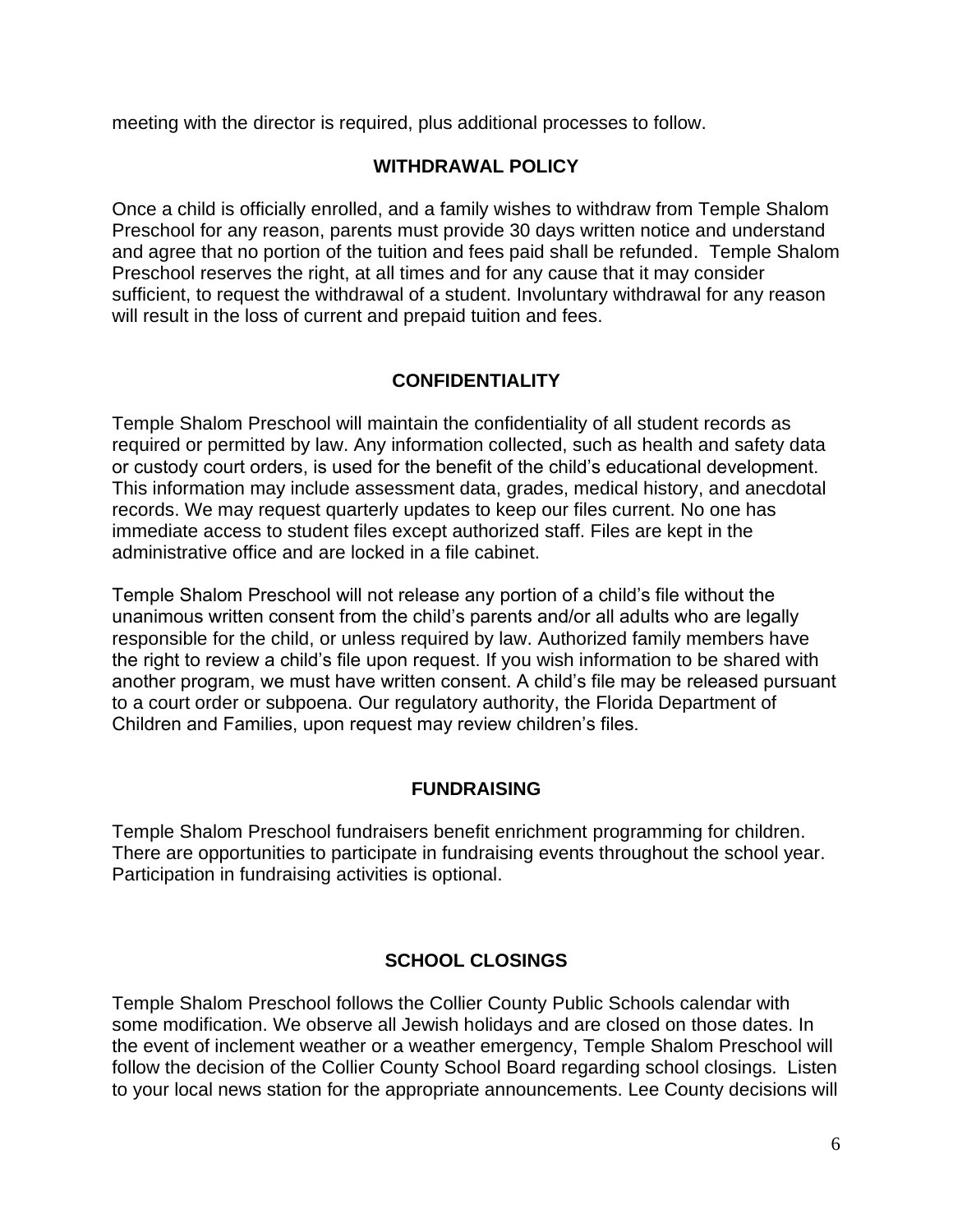not affect Temple Shalom Preschool. School closings will be posted on the Temple Shalom website, naplestemple.org. Closings will also be communicated via our parent communication application. You may also call the Preschool office if you are not sure if school is closed as there will be a message with the necessary information.

### **HOLIDAY CELEBRATIONS**

<span id="page-6-0"></span>As part of a Jewish Temple, we celebrate the Jewish holidays in addition to a variety of secular and national holidays, such as the Fourth of July and Thanksgiving. We understand that families celebrate religious holidays at home. Please do not bring holiday cookies, costumes, or other items related to Halloween, Christmas, Valentine's Day, St. Patrick's Day, Easter, etc. to school.

Birthdays are really special for young children, and we want to celebrate with the family and the child's classmates! Please read and follow the guidelines for birthday celebrations. We ask that parents be ever mindful of our nut-free policy. You may send in store-bought foods, preferably in packaging that does not say "may have been manufactured in a facility that processes nuts or nut products."

We ask that parents send in MINI cupcakes or muffins or individual ice cream cups for birthday celebrations. Also, consider a celebration that is non-food related, such as a game or activity for the class.

We do not serve children the following foods: nuts, popcorn<sup>\*</sup>, pretzels<sup>\*</sup>, or any items where the packaging says "may have been manufactured in a facility that processes nuts or nut products." NOT permitted: gum, candy, gifts, balloons, professional entertainment. For the Cubs two year olds, we ask that you NOT bring party favors, small toys, or other items that may be possible choking hazards.

Party invitations for out-of-school parties may be distributed at school if all children in the class will be receiving one.

\*Acceptable for Pre-K only

## **COMMUNICATION METHODS**

<span id="page-6-1"></span>Communication is the most important aspect of all relationships. Your child's teacher is your first point of contact since she/he is the individual who spends the greatest amount of time with your child. We welcome discussions that directly relate to your own child. We also are open to discuss issues that address early childhood education, curriculum, behavior practices, and parenting. The Director has an "open door" policy and is always available to parents.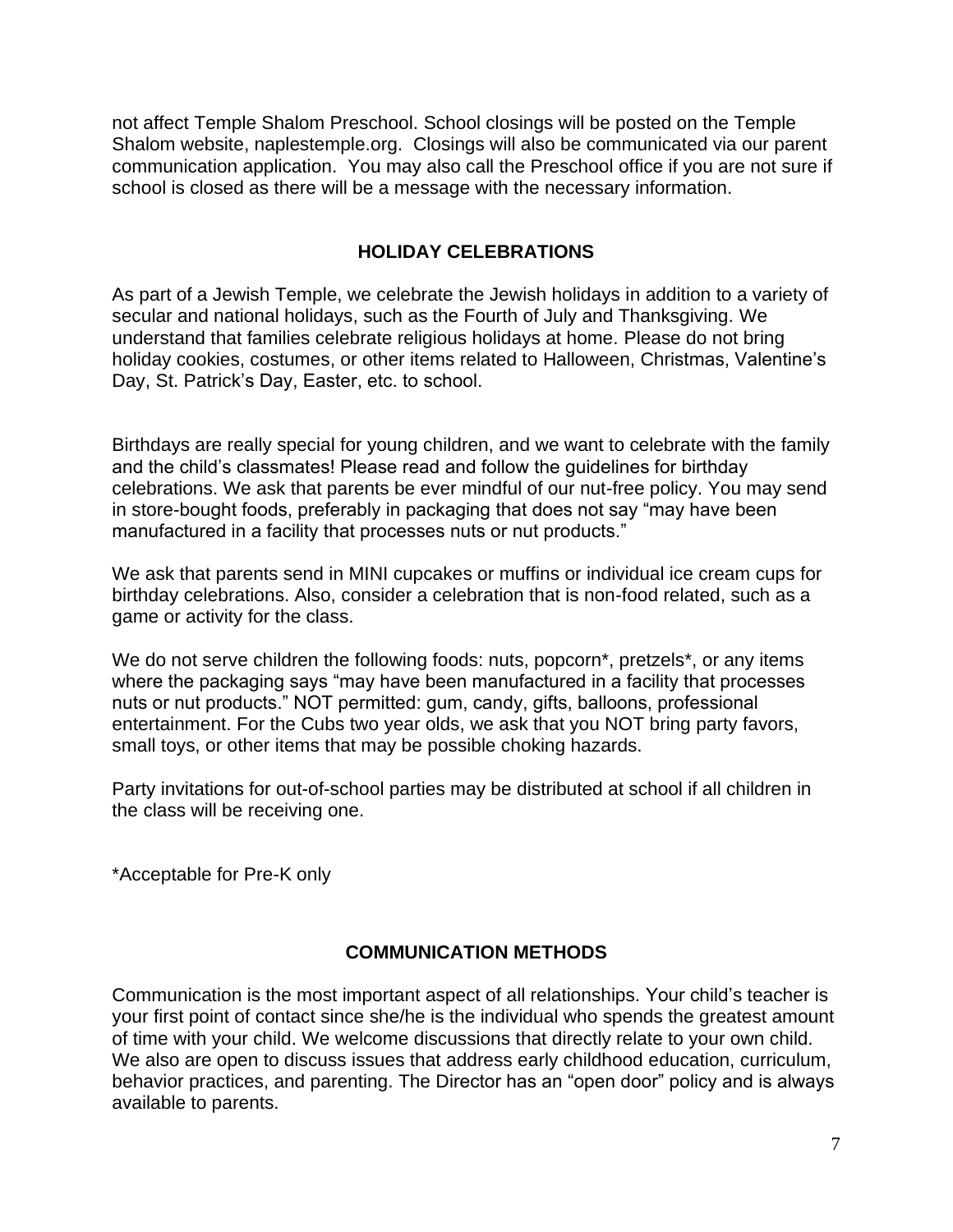There are many resources available for parents, and we hope to be the link to these whenever possible. A monthly newsletter will go home from the Director, and an activities calendar will go home from every teacher.

## **COMMUNICATION DURING THE SCHOOL DAY**

<span id="page-7-0"></span>During the school day, your child(ren)'s teachers will communicate with you directly through our parent communication application. They will send photos and updates about your child. If you wish to contact them directly, you may send them a message through the app and they will reply as soon as they are able. You may also contact the director at any time if you have a question or concern about your child(ren).

## **PROCEDURES FOR ARRIVAL AND DISMISSAL**

<span id="page-7-1"></span>The arrival and dismissal procedures have been developed for drop-off and pick-up keep families physically distant from each other and reduces the need for families to enter the program space. This will include staggered drop-off and pick-up times, oneway traffic flow, greeting children at their vehicle, and placing distanced check-in stations on the walkways.

Before school starts, parents will receive laminated security ID cards/signs. The security ID card/sign must be on display on the dashboard for vehicle pick-up. If the pick-up person does not have the ID card, our usual secure pick-up procedure will be implemented – check pick-up release form, ask for ID, confirm with the parent.

## **Arrival**

The parent will drive up to the sidewalk, and will stop at the first available checkpoint.

The parent will display the Security Arrival/Dismissal ID on the dashboard.

A staff person, wearing protective gear, will approach the car, maintain a social distance, and ask you to check-in your child(ren). The check-in and health questionnaire will be completed virtually through the communication application.

If a health concern arises, the staff person will notify the parent that their child may not attend.

At this point the parent or caregiver will remove the child from the car seat, and walk the child to the curb to meet their teacher. The teacher will escort the child to their class.

Upon entering the class, all children will immediately wash their hands with soap and water.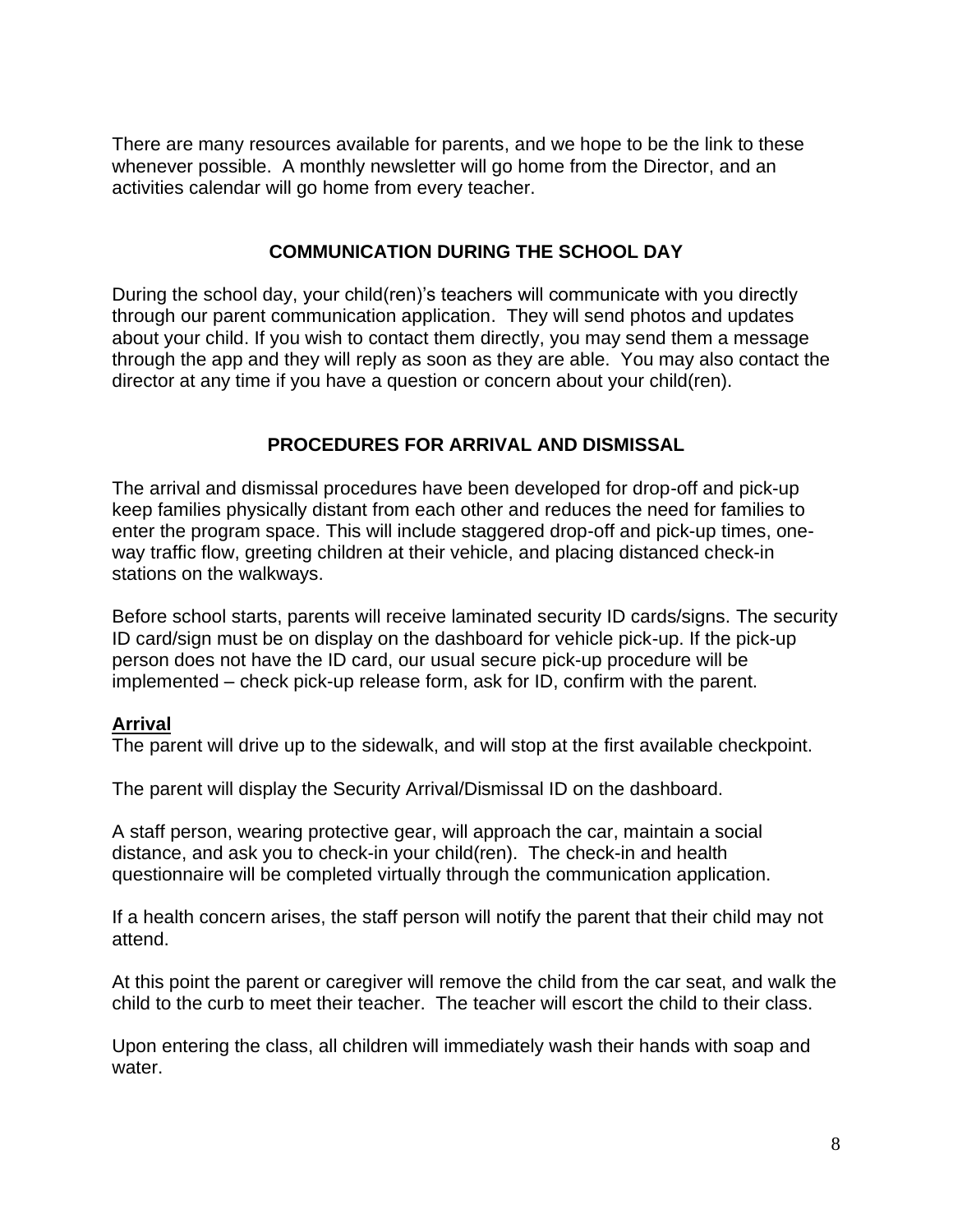#### **Dismissal**

The parent will drive up to the sidewalk, and will stop at the first available checkpoint.

The parent will display the Security Arrival/Dismissal ID on the dashboard. A staff person will greet the parent, and have them complete the virtual check-out via the parent communication application.

In the meantime, a staff person will retrieve the child from the classroom, and bring the child to the car.

The parent will then exit the car to buckle in the child into their car seat.

## **SAFETY AND SECURITY**

<span id="page-8-0"></span>We strive to keep all children and families safe and secure. We follow local law enforcement policies, as well as policies from the Jewish Federation of Greater Naples, and Secure Community Networks, our security consultant agencies.

All entrances to Temple Shalom remain locked at all times. The outside entry door that leads to the Preschool wing will always remain locked and may only be accessed with a key code. An armed security guard will be posted at the entrance of the Preschool and will patrol the premises of the building during preschool hours.

The teaching and administrative staff of Temple Shalom Preschool work hard to maintain a safe environment for all children. Children are supervised at all times and are never left alone. At least one teacher is present in each classroom when children arrive and depart.

A phone is located in each classroom to allow teachers immediate ability to call for help in case of emergencies. A staff person working with each group of children is certified in Pediatric CPR and First Aid. Children are taught safety rules within each classroom as well as safety rules for outdoors.

The teaching and administrative staff will release children only to persons noted on the release form provided by the parent. If an emergency arises, the parent must provide written notification giving the pickup person permission to take the child. Photo ID's are required for anyone we do not recognize. Please let your family know this ahead of time so they won't be offended. Our priority is the safety of the children.

If there are custody issues involving your child, please provide the school with court papers indicating who has permission to pick up the child. We may not deny a parent access to their child without proper legal documentation. No child will be dismissed to any adult other than the parents unless we have prior written authorization.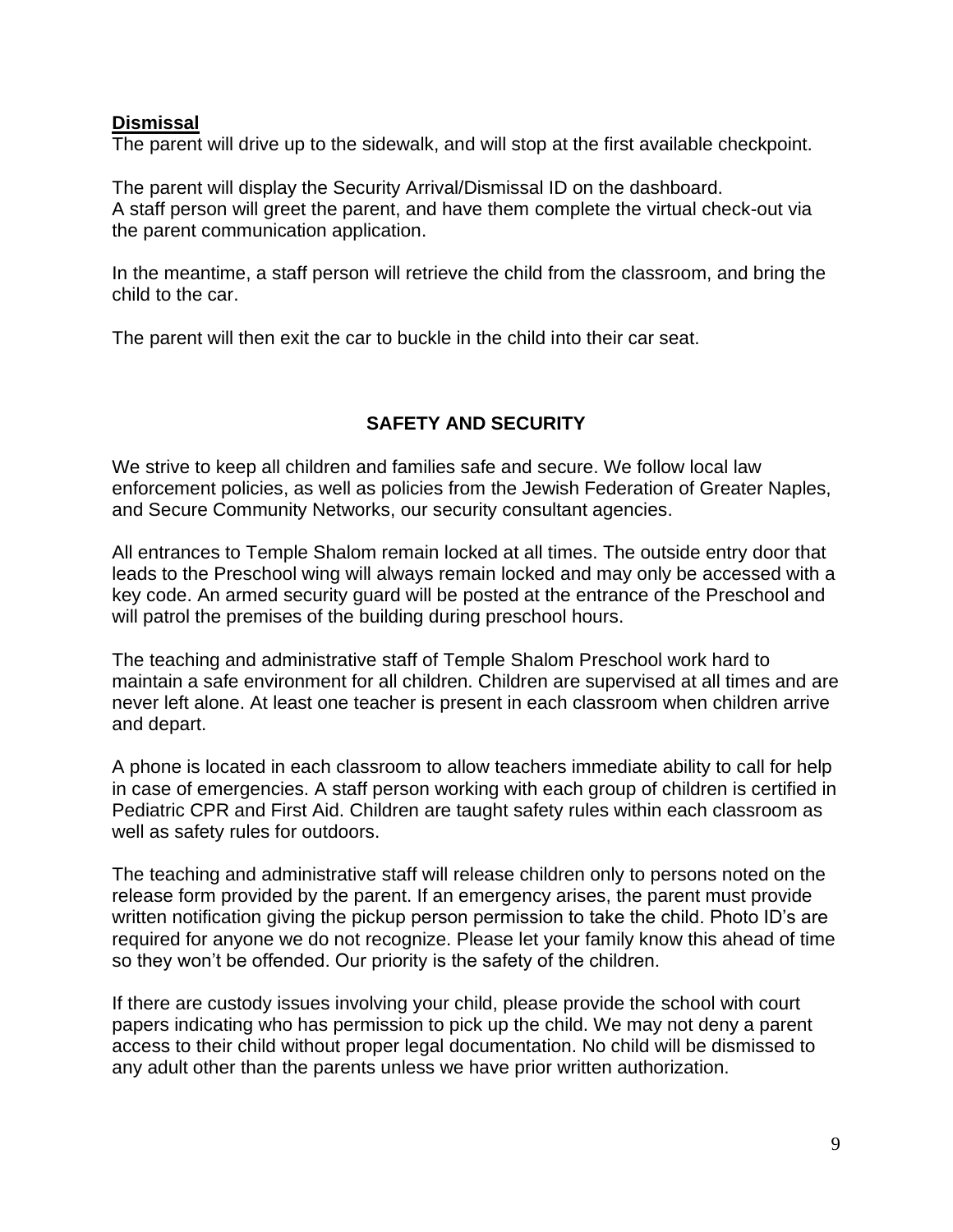Parents must individually sign in each child every morning and again at dismissal. Daily attendance is checked by the office each morning and absentees noted. Attendance is taken periodically throughout the school day. Doors in the Preschool wing are kept locked at all times and entrance is permitted at the school entrance only. Our front entry has a video surveillance camera and a buzz-in system.

## **EVACUATION PROCEDURES**

<span id="page-9-0"></span>Fire drills are conducted monthly to ensure the safe, orderly and efficient evacuation of all occupants of the school using all available exits. Roll call is taken from the attendance register when the children are in a safe place. Specialists and office staff have been alerted to assist with evacuation during routine fire drills. We also conduct tornado, hurricane and lock-down drills yearly.

## **ACCIDENT AND INCIDENT POLICY**

<span id="page-9-1"></span>All accidents and incidents will have written reports that are completed by staff members, reviewed by the Director and kept on file. If the accident or incident is minor, you will be notified when you pick up your child. We will call parents about any significant accidents or incidents. If the Director determines that the child needs medical attention, you will be informed during the initial contact by phone.

## **CHILD ABUSE POLICY**

<span id="page-9-2"></span>Teachers and caregivers are in a unique position to identify and help abused and neglected children. In the state of Florida, if a teacher or caregiver has "reasonable cause to believe" a child is being abused or neglected, the suspicion must be reported to the Department of Children and Families or to local law enforcement. We are required by law to do so immediately. Failure to report is a misdemeanor that carries a fine, or imprisonment, or both.

ALL persons must report suspected cases of child abuse – this includes doctors, teachers, parents, family members and friends. Mandated reporters are protected by the state in terms of liability and confidentiality. Reporters who "act in good faith" are immune from any civil or criminal charges that may result. **For the protection of children and staff, it is our policy that teaching staff are always interruptible and observable when with children.**

## **CHILDREN'S WELLNESS**

<span id="page-9-3"></span>Your child's health is of the utmost importance to us. At this age, children are just beginning to develop immunities. To reduce exposure to colds, flu, conjunctivitis or other contagious diseases, we ask that you weigh all factors when determining if your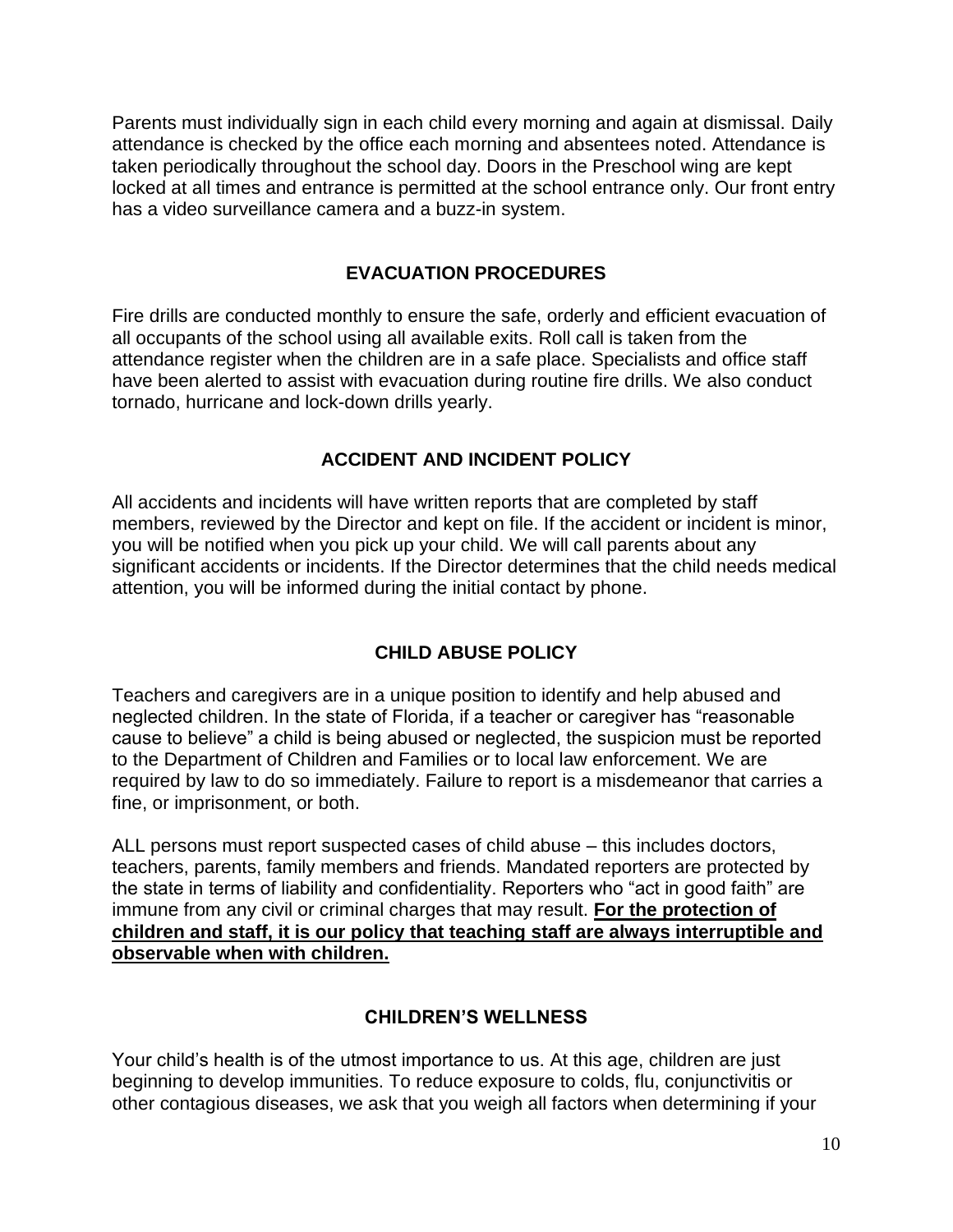child should attend. Please be considerate of all concerned – SICK CHILDREN MUST BE KEPT AT HOME.

Families are notified in writing when a communicable disease has been introduced into our program, while maintaining the confidentiality of the contagious child.

Children should remain at home during the initial and most contagious days of a cold or illness. This concern is for his/her comfort and for the protection of the other children in the program. Children may not attend with: fever, diarrhea, vomiting, a frequent or severe cough or cold, persistent runny nose, skin infection, conjunctivitis, or rash. If any of these symptoms are visible, your child will be refused admittance for the day; or, if any symptoms become evident during the day, you will be notified immediately. For the comfort and well-being of your child, you will be requested to pick him/her up as soon as possible, within 30 minutes. If we are unable to reach you, we will call your emergency contacts. Children may return after 24 hours, fever-free, vomit-free and diarrhea-free. For the health of all children, children who have had impetigo or strep must be treated 24 hours prior to readmission. Children who have had scabies or lice must have proof of treatment.

Exclusion is recommended when the child's illness prevents the child from participating comfortably in activities as determined by the staff of the school and/or the illness results in a greater need for care than the staff can provide without compromising the ability to care for other children.

When children are unusually fatigued or show signs of illness, they should be kept at home. In general, if children are not able to play outside, they are not well enough to come to school. We do not have any provision for a child to remain indoors at outdoor playtime.

Medical information found in children's files is confidential and the files are located in the school office, under lock and key. The child's file must contain emergency medical information and emergency names and phone numbers. In case of serious illness or accident, if the parent cannot be reached, the emergency number indicated on the application form will be called to care for the child. Please do not list grandparents who are out of town. If neither of these adults can be reached, the doctor noted on the enrollment application form will be contacted. If the doctor cannot be reached or immediate intervention is necessary, Emergency Medical Services will be contacted. Our closest EMS services use Physicians Regional Hospital.

Temple Shalom Preschool requires that a parent/caretaker can be reached in case of an emergency. It is the parents' responsibility to make sure all phone numbers are kept current. If there is a change in emergency numbers during the course of the school year, notify the Preschool office.

#### **Guidelines for children who are too ill to come to (or stay) at Preschool** Fever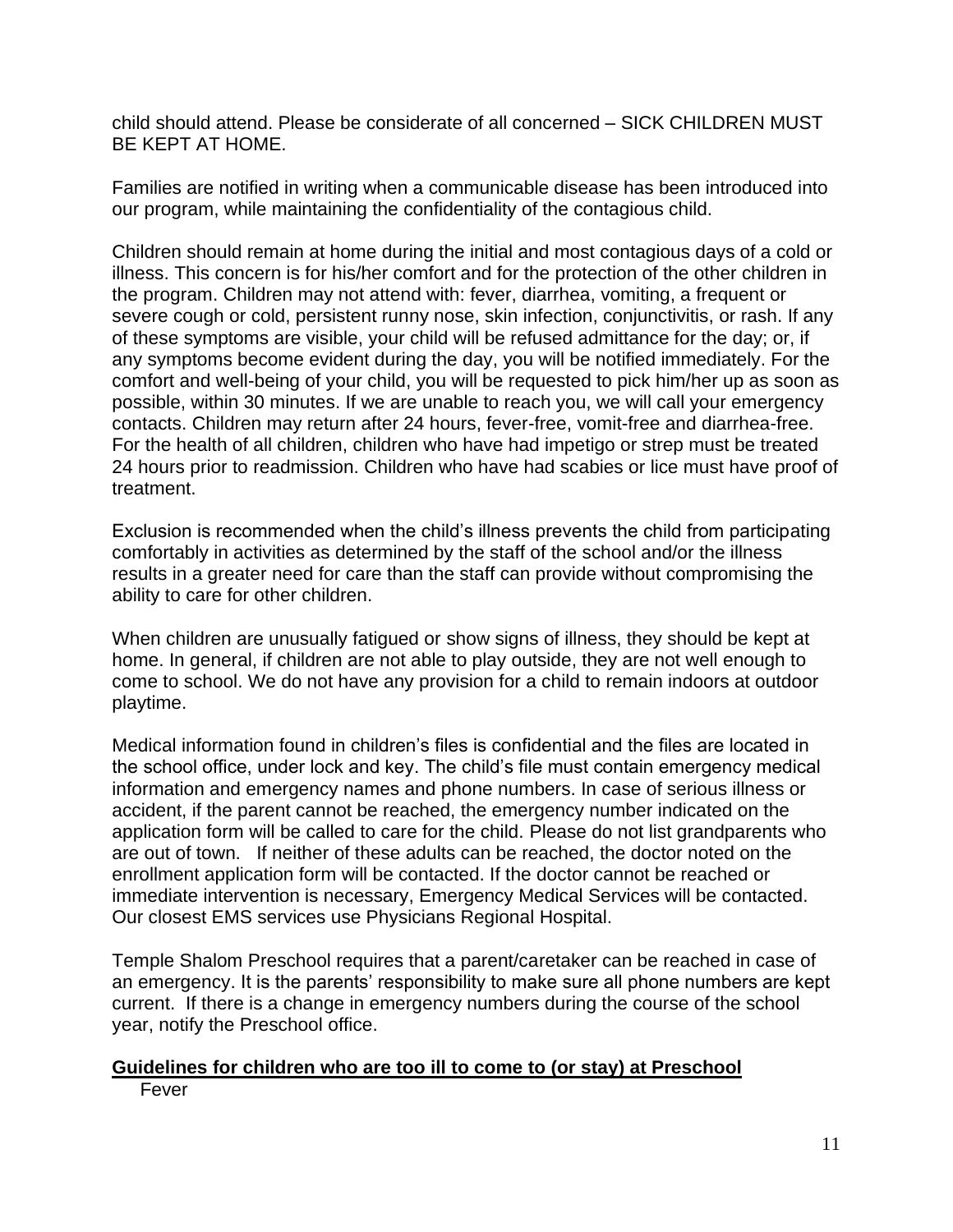Diarrhea (frequent runny, watery, bloody stools) Vomiting Unexplained rashes Discharge or crusting from the eyes or ears Greenish or yellowish nasal discharge Continual clear nasal discharge accompanied by fever and/or inability to participate in normal classroom activities Excessive coughing Sore throat, breathing trouble, swollen glands and related symptoms Irritability or confusion General inability to participate in school activities due to illness Child requires individual care/support of the teacher

We appreciate your calling to explain any absence – we miss your children when they are absent and are concerned if we do not know why they are not with us.

#### **MEDICATION**

<span id="page-11-0"></span>Parents are urged to adjust dosages so medication will not need to be administered during the program day. All oral medication, whether over-the-counter or prescription, must be accompanied by a completed medication form and a fax from the physician. The Director and teacher must be notified if your child will be taking medication. Medication may be given from its original container and must be clearly marked with child's name, name of medication, dosage and the time that the medication is to be administered. Children may not handle medication. Medication permission forms for application of topical medicines are available and must be completed and signed by a parent before administering.

## **HEAD LICE POLICY**

<span id="page-11-1"></span>Head lice are a nuisance and produce relatively benign consequences. If an infestation is treated early, we can avoid many children being affected. Head lice infestations occur in all socioeconomic groups and do not represent poor hygiene. Families often get very upset about lice; however, lice do not cause disease.

Lice are parasitic insects the size of a sesame seed. They live on the blood they draw from the scalp. They deposit tiny gray/white eggs known as nits on a hair shaft three to four millimeters from the scalp. Nits that are not close to the scalp will not hatch because they need warmth from the human body to do so. Lice can live only one to two days away from the scalp. Lice infestation may cause scratching and skin irritation.

Lice are spread through direct contact with hair or headgear of infected people. It is also spread through sharing and storing combs, brushes, hats, coats, blankets, or sheets. It can only be spread through live crawling lice, not by nits. The incubation period is six to ten days from laying to hatching of eggs. Lice can reproduce two to three weeks after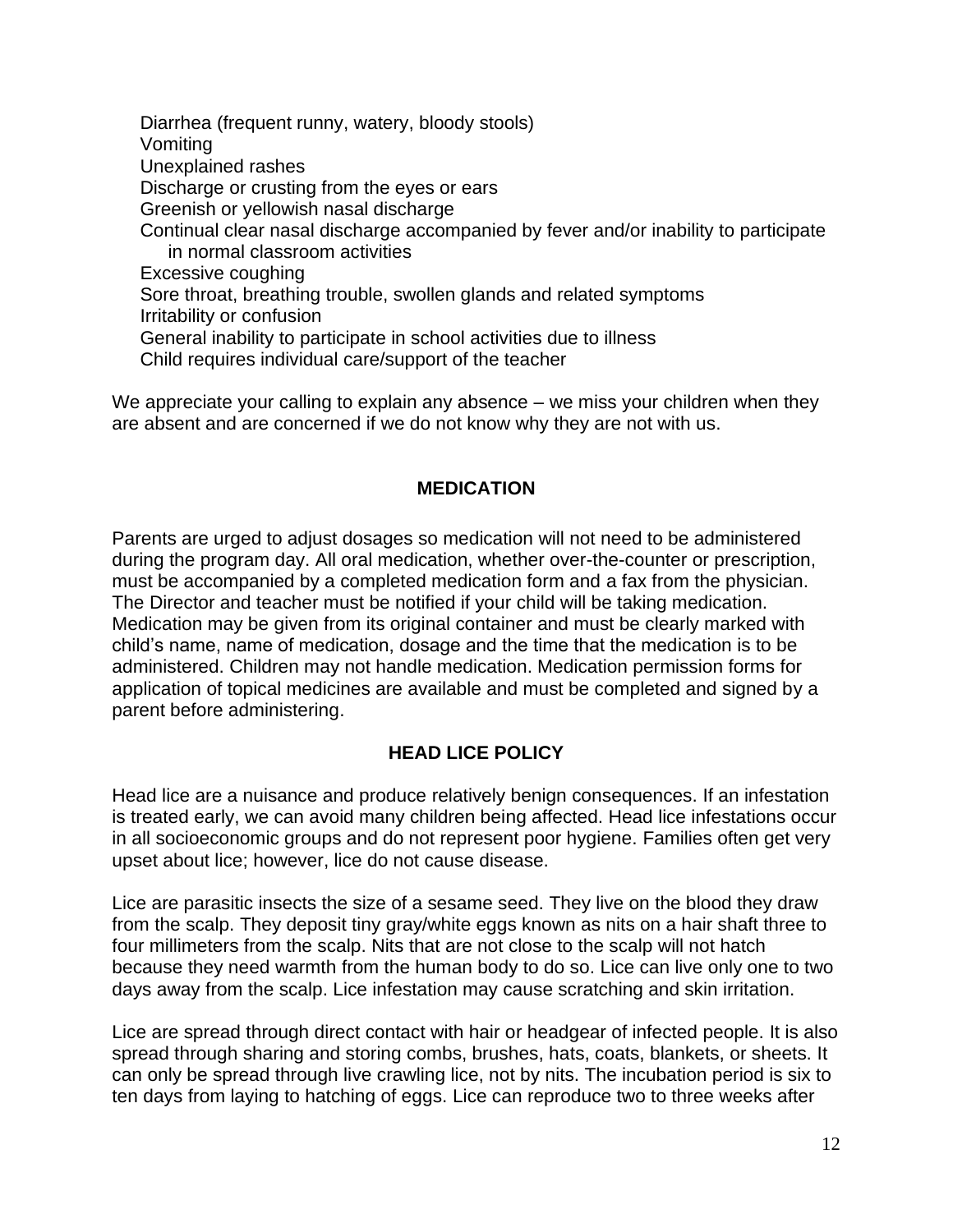hatching. Infected people are contagious until they are treated with a chemical that kills lice and viable eggs have been killed or removed.

If a child at Temple Shalom Preschool has been identified with head lice, the following protocol will be followed:

- Parents will be contacted and asked to pick up their child at their earliest convenience.
- Your child must be treated with a lice removal product recommended by his/her physician.
- When the child returns to school, you must show proof of treatment by bringing the packaging from the treatment product. Your child will be checked before reentering class by the Director or her designate.
- Mechanical removal of the lice and nits by combing them out with a special finetooth comb is necessary. It helps find lice in the hair and remove the dead nits so that re-infestation of a treated child is easier to detect. Examine the heads of other family members by separating hair follicles to look for lice as well.

We strongly recommend the following steps be taken to eliminate infestation in your home:

- Articles that may have been contaminated should be laundered so that the fabric is exposed to a temperature of 130 degrees Fahrenheit. Use the highest hot settings to wash and dry bed linens, towels, clothing and outerwear to kill the lice. Dry cleaning clothing and bedding is also appropriate.
- Toys, personal articles, bedding and other fabrics that cannot be laundered with hot water can be kept in a plastic bag for 10 days to rid them of lice.
- Soak combs and brushes in a disinfectant solution (1/4 cup of bleach to 1 gallon of water) for at least 10 minutes.
- Vacuum carpets, upholstered furniture and beds to remove any wandering lice.

Once a child or teacher is diagnosed with head lice, the following measures will be taken by Temple Shalom Preschool:

- The Director or designated person will check the heads of all members of the infected classroom for two weeks or more.
- If more than one person in the classroom is infected, a no-nit policy for returning to school will go into effect.
- Ziploc bags will be placed in the infected classrooms for children to separate their coats, hats and other belongings.
- Fabric toys will be removed from the classroom and rugs will be rolled up.
- We will require that soft pack lunch bags be temporarily replaced with paper lunch bags.

## **OUTDOOR PLAY**

<span id="page-12-0"></span>Weather permitting, all classes will spend time outside every day. Sunscreen is recommended, but please check with your physician before use. Sunscreen should be applied at home. If your child is unable to play outside for any reason, it is advisable to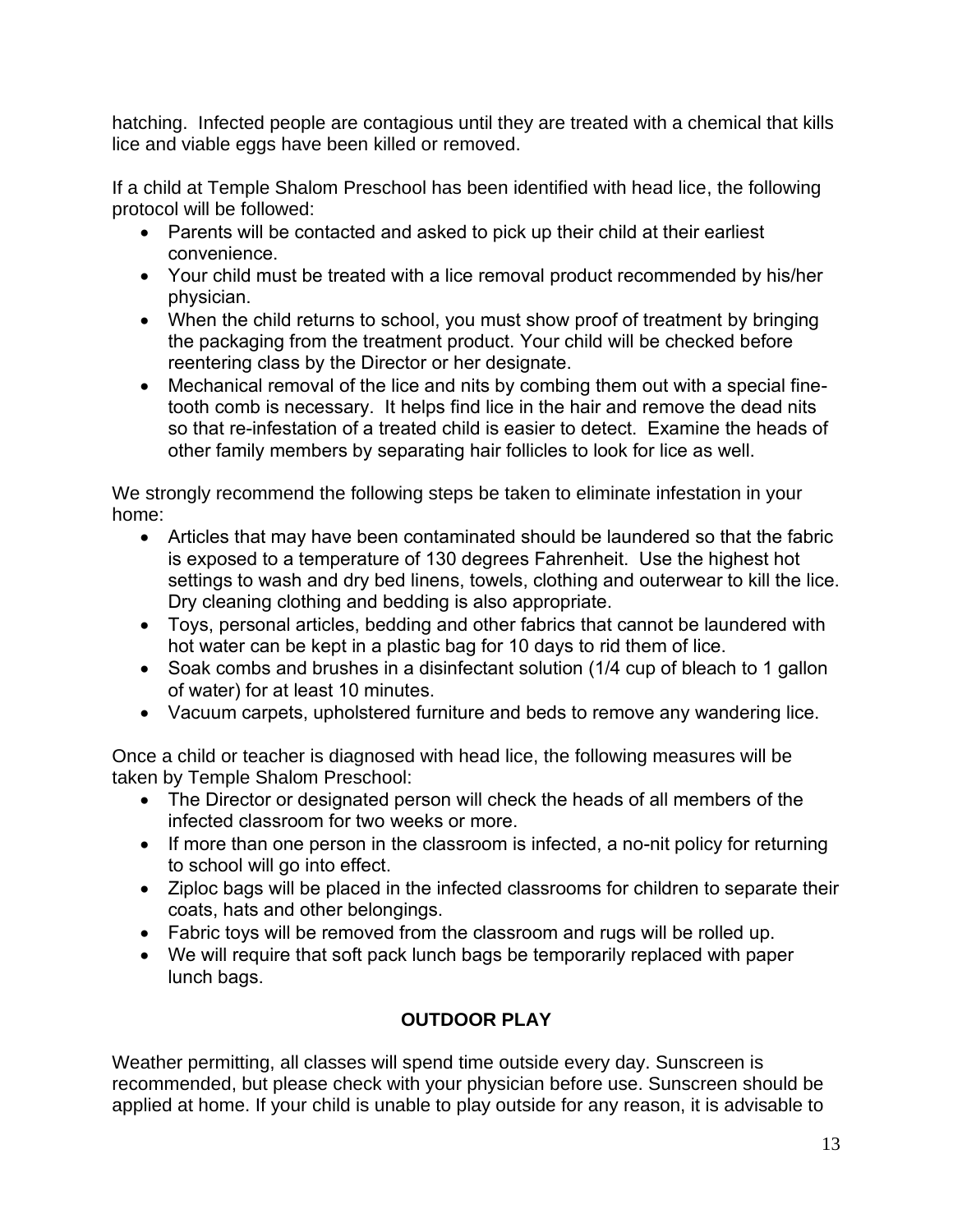keep him/her at home that day. If a child is not well enough to play outside, he/she is not well enough to attend school. There are no accommodations for an unwell child to play inside while the class is outside. To protect children from exposure to high heat levels, we may limit outdoor activities.

## **ALLERGIES**

<span id="page-13-0"></span>If your child is allergic to anything, please note this on the physical examination form and in writing to your child's teacher. Temple Shalom Preschool STRIVES to be a peanut-free school. Food brought into our school, including lunches, snacks, and birthday treats, may not contain peanuts even if for individual consumption. Please check the labels on pre-packaged food to be sure.

## **FOOD ALLERGY POLICY**

<span id="page-13-1"></span>Temple Shalom Preschool recognizes that food allergies can cause serious lifethreatening conditions for some children. To keep all our children safe, we will strive to limit those foods that have been determined to cause allergic reactions in children. Although we acknowledge that we cannot guarantee a nut-free environment, we will strive to be a nut-free environment in the Preschool area. Since many other activities and programs occur on the Temple Shalom campus, we cannot guarantee a nut-free environment outside of the perimeters of the Preschool.

We ask that individual students, families, and staff NOT bring peanut butter, nuts and nut products for lunch and snacks. Foods served at school related receptions, fundraisers, and classroom birthday celebrations must be nut-free.

Each student with a diagnosed food allergy will have a physician's authorization for medication to be immediately administered to help counteract any possible reactions to food allergies, but these medications can only do so much. Your help and participation is vital to make this policy work.

The following procedures were developed from the *Food Allergy and Anaphylaxis Network's School Guidelines for Managing Students with Food Allergies*

## FOOD ALLERGY PROTOCOLS and PROCEDURES

RESPONSIBILITIES of the Family:

- 1. Notify the school of the child's allergies on the health form at the beginning of each year or, if the allergy is diagnosed during the academic year, notify the school in writing as soon as possible.
- 2. Provide written medical documentation, instructions and medications as directed by a physician.
- 3. Provide properly labeled medications and replace after use or upon expiration.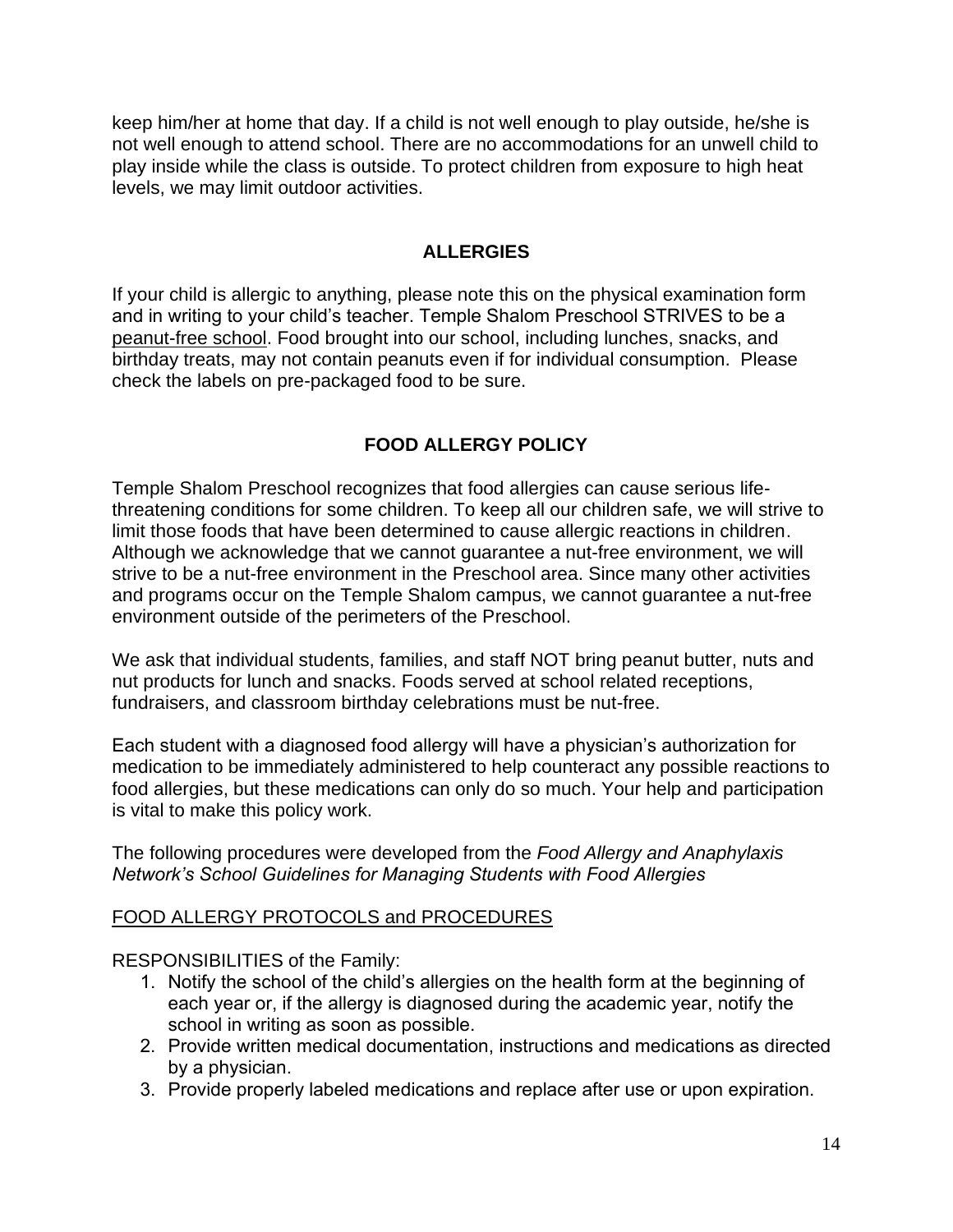- 4. Where age appropriate, educate the child in the self-management of the food allergy including:
	- a. safe and unsafe foods
	- b. symptoms of allergic reactions
- 5. Review policies/procedures with the school staff and the child's physician after a reaction has occurred.
- 6. Provide current emergency contact information, and update all contact information throughout the school year if there are changes in phone numbers or address.

RESPONSIBILITIES of Temple Shalom Preschool:

- 1. The administrative staff and classroom teacher will review health records submitted by parents and physicians.
- 2. The school will ask families and staff to provide only non-nut food options when bringing special treats or food for receptions, birthdays, or special events.
- 3. The administrative staff will review all packaged foods purchased for snacks to ensure they are tree nut and peanut free.
- 4. A child's medications will include an emergency kit that contains a physician's standing order for epinephrine. Medications will be kept in an easily accessible secure location in the child's classroom, with additional epinephrine in a locked cabinet in the Director's office.
- 5. Following an allergic reaction, the Director and classroom staff will review the incident with parents and implement additional plans, if necessary.
- <span id="page-14-0"></span>6. Teachers will oversee snack and lunch time procedures so children will not trade or share food with others.

## **LUNCH AND SNACK**

Children may order hot catered lunches or bring their own lunch to school. For those who bring their own lunch, please note that we are unable to heat up or refrigerate lunches. We recommend sending an icepack when needed. All children, regardless of ordering lunch or bringing from home, will need to bring their own snacks. In preparing snacks for your child, try choosing fruits, veggies, yogurt and other healthy options. If your child remains for After Care, two snacks will be needed.

The American Academy of Pediatrics recommends two foods at each snack time. One should be a fruit or a veggie and the other should be a "crunchy". To ensure safety, all food and beverages brought from home are to be labeled with the child's name. We strive for a nut-free environment; do not provide nuts of any kind or peanut butter with your child's lunch and snack.

It is our policy that once a child's food items are set on their plate, it is likely the food may be exposed to contamination and is, therefore, thrown away at the end of the meal. If you want leftovers to be returned, please send an ice pack and speak individually with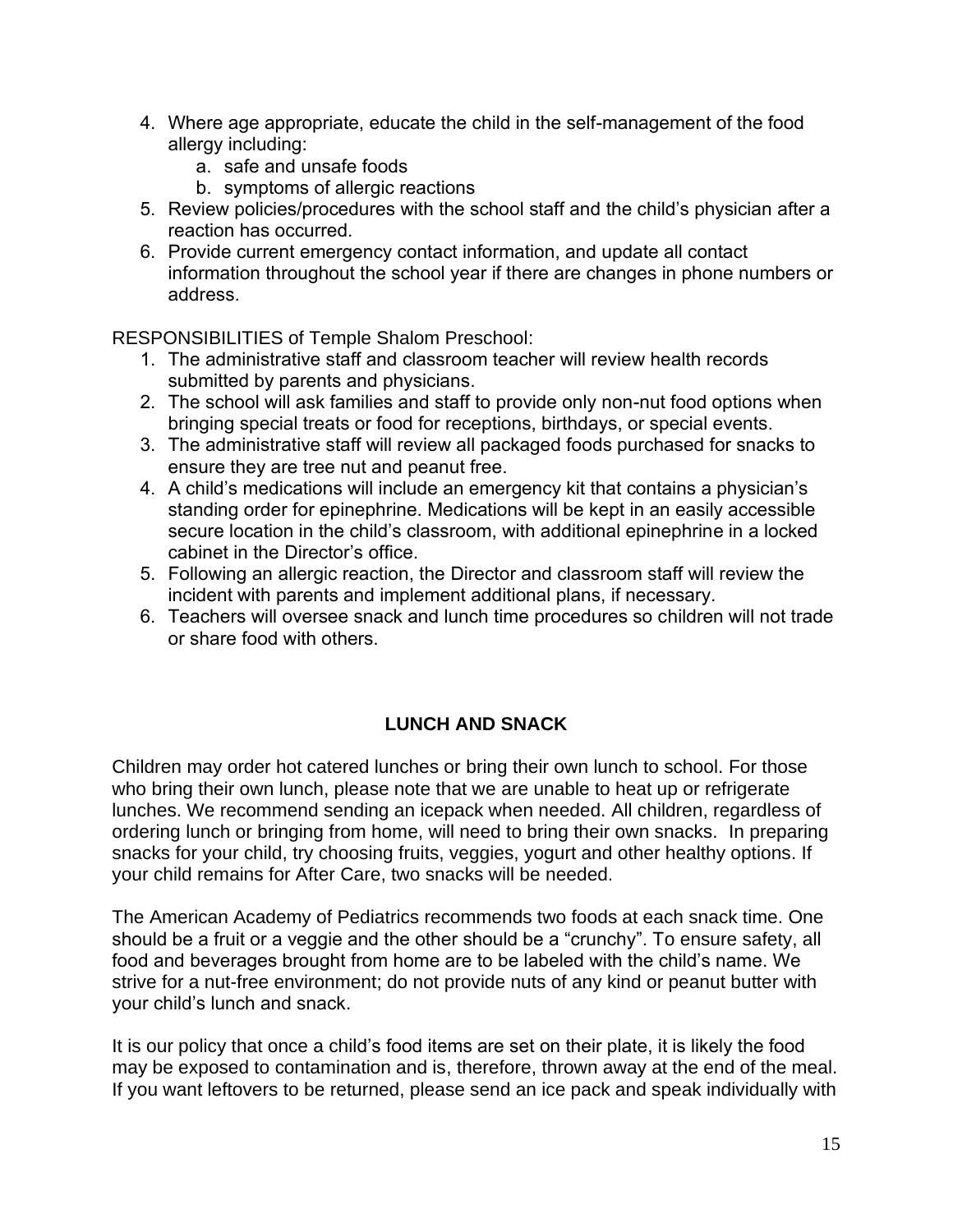the teacher.

Children under the age of four may not be served the following foods – whole hot dogs, whole grapes, nuts, popcorn, a spoonful of peanut/soy butter, and chunks of raw carrots or meat larger than can be swallowed whole. Grapes MUST be cut, as well as hot dogs, into small, bitesize pieces. Acceptable foods include sandwiches, low-fat yogurt, fresh or canned fruit, cooked vegetables cut up, banana slices, whole-grain crackers, rice cakes, mini-pizzas, low-fat cheese. Information relative to allergies must be included on the child's registration forms.

It is IMPERATIVE that you inform us of any food allergies your child might have, such as peanut butter, milk, eggs, etc. A meeting with the teacher before school begins will ensure that no child is served foods to which they may be allergic.

Temple Shalom Preschool follows the kosher dietary restrictions as noted in the following section.

## **KOSHER POLICY**

<span id="page-15-0"></span>Keeping kosher is a central tenet of Jewish life. Accordingly, pork and pork products and shellfish may not be brought into the building. Mixing meat/poultry and dairy products within a meal is also not kosher (i.e., a meat/chicken/turkey and cheese sandwich should not be brought to school). In addition, if the Jewish holiday of Passover falls on school days, bread and other products containing yeast (pasta, crackers, cookies, pretzels, etc.) should not be brought in during that time. We will provide matzo for the students. Adequate notice and specific information will be provided as the holiday approaches (Passover usually falls in March or April).

## **CLASS PLACEMENTS**

<span id="page-15-1"></span>Class placements are determined by the following criteria:

- First-come, first-served according to date of application & deposit
- Birth date
- Recommendations of teacher
- Compatible combination of ability levels in the group
- Emotional and social needs of individual children
- Even gender mix in the group
- Three versus five day attendance

Every possible request will be seriously considered and discussed amongst administration and faculty. Decisions are not arbitrary, and extreme effort will be made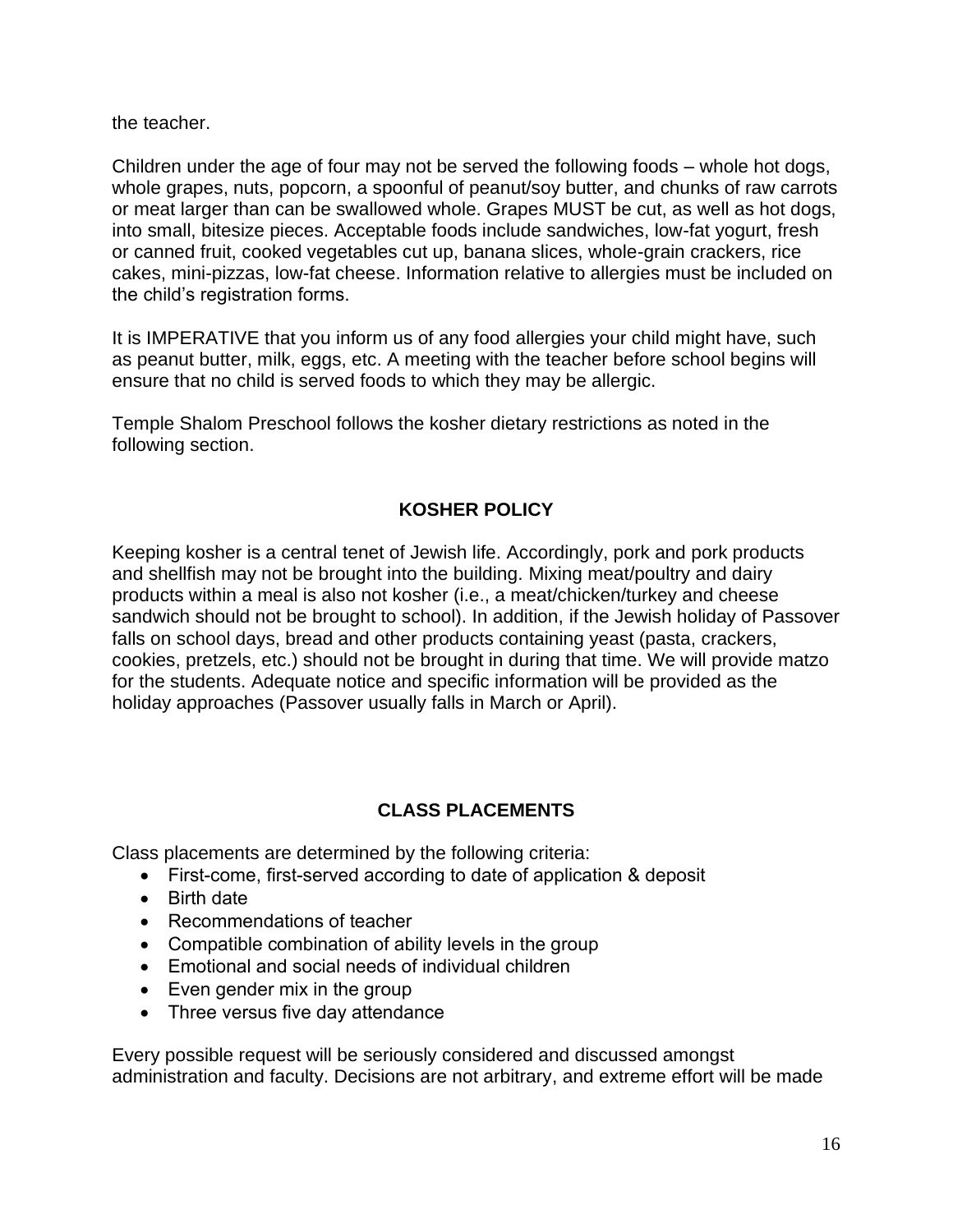to accommodate the wishes of all families. In some cases, however, requests may not be granted.

The appropriate request procedure will be as follows:

- 1. Requests for specific teachers, or for your child to be with a friend, must be made in writing at the time of enrollment.
- 2. Any requests must also be accompanied with the appropriate deposit.
- 3. Deadline for requests is April 30.

The following lists our class groupings and the required birthdate deadline for your child to be placed in that respective class:

- Ducklings- children turning one by September 1
- Cubs children turning two on or before September 1
- Lions\* children turning three on or before September 1
- VPK children turning four years old on or before September 1

\**Children in the Lions three year old group are expected to be completely and fully toilet-trained. The child must be able to clearly verbalize needs and be able to independently handle all toileting chores unassisted. Diapers are not permissible in the Lions classrooms, nor are pacifiers or sippy cups.*

## <span id="page-16-0"></span>**DEVELOPING SELF-REGULATION AND BEHAVIOR MANAGEMENT POLICY**

Our approach to discipline is through conflict resolution processes, prevention, and classroom behavior management procedures. As part of social development and relations with others, children will be guided to:

- Try alternative methods to solve a problem
- Join with others in activities
- Participate in routines
- Try negotiation or other socially acceptable means
- Initiate and sustain interaction
- Express feelings in acceptable ways

When parents and teachers use similar approaches to discipline, it creates yet another connection between home and school for your child. Teachers appreciate your support and are always willing to share with you the strategies that work well with your child at school. If a child has consistent difficulty with a particular behavior such as hitting or biting, we will work collaboratively with parents to resolve the issue. This means that communication is key in discussing the behavior and the resolution. The Director may request the family to have the child evaluated by a developmental specialist in order to create a behavior management plan. Depending on the severity of the situation, this plan may be a prerequisite for continued enrollment.

All children grow and develop at different rates and exhibit different behaviors. Should there be any concern about your child's self-regulation, our policy is to: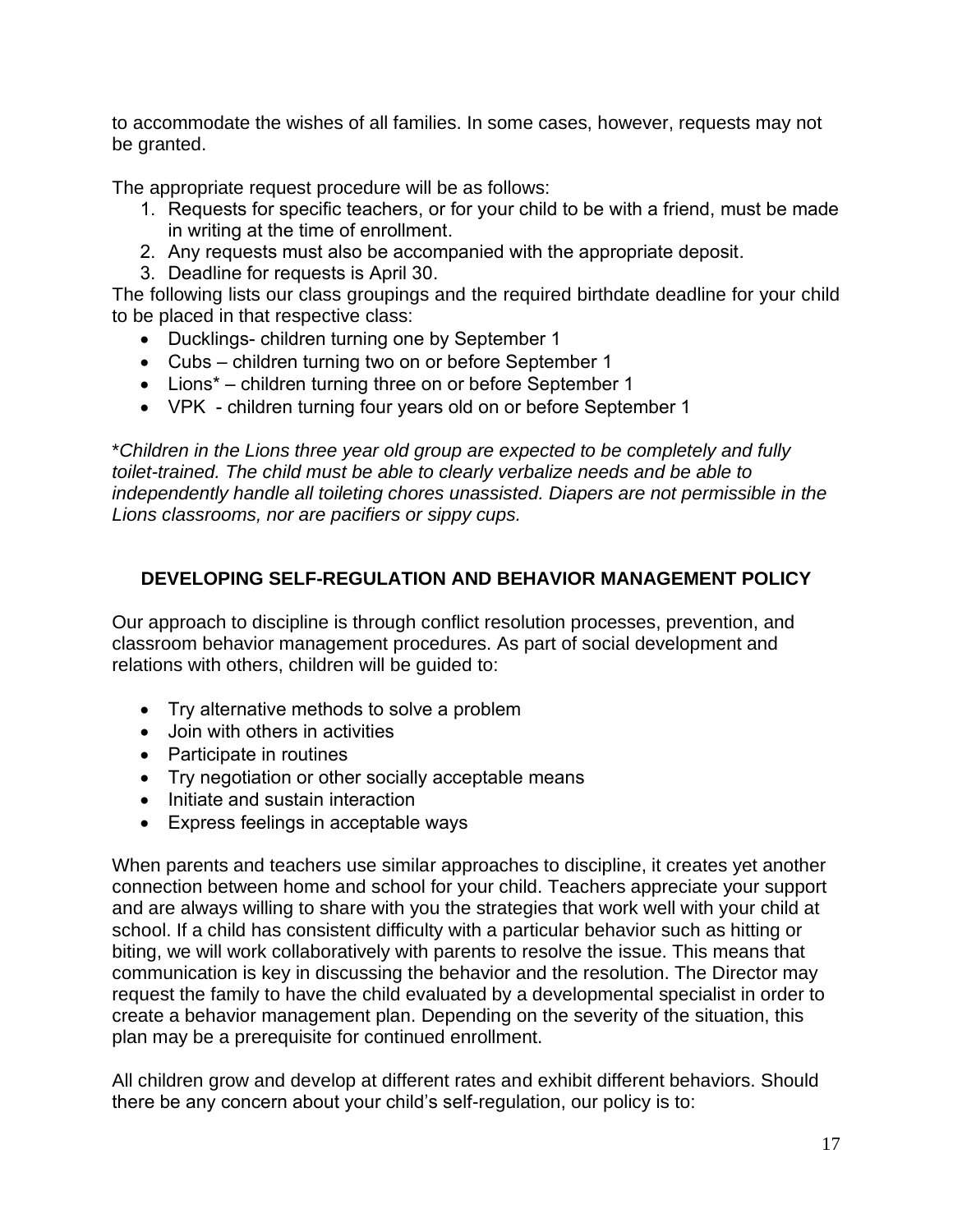- inform you verbally and in writing of the concern;
- arrange for the teacher to meet with you; and
- create and implement strategies in the classroom and at home.

If the concern continues, our policy is to:

- schedule a meeting with you, the child's teacher, and the Director to further develop strategies that will support improved behavior
- recommend professional support from an outside agency or professional assistance
- implement strategies with support from an outside agency or professional assistance

If positive progress is not achieved, we will schedule a meeting to determine the next best course of action for your child's well-being. It may be determined that it would be in your child's best interest for you to make other arrangements for his/her school setting.

## **SCHOOL ADJUSTMENT AND SEPARATION**

<span id="page-17-0"></span>The first day of school is an exciting day for everyone. Some young children may have hesitancy when separating from their parents. Our experienced preschool teachers will help make this adjustment smooth for both the child and the parent. Look to your child's teacher for their recommendations during the first days of school attendance.

The following are some successful strategies for a smooth transition:

- Accompany the child for an introductory visit on Open House Day
- Discuss school routines with the child
- Assure the child that "mommy/daddy/grandma" will always, always come back
- Remain relaxed and assure the child that the teachers and the environment are safe.
- Look to the teacher for guidance if the child is clinging or showing any signs of anxiety. The teachers know effective techniques for making the child feel safe, stimulating their interest, and facilitating the child with involvement in the class activity.

## <span id="page-17-1"></span>**PROCEDURE FOR ADDRESSING CONCERNS AND NEGOTIATING DIFFERENCES**

We encourage families to work collaboratively with staff to contribute to decisions about their child's goals and activities. Parents are encouraged to communicate with the teacher, as well as attend regularly scheduled conferences to facilitate their role as primary decision makers for their child.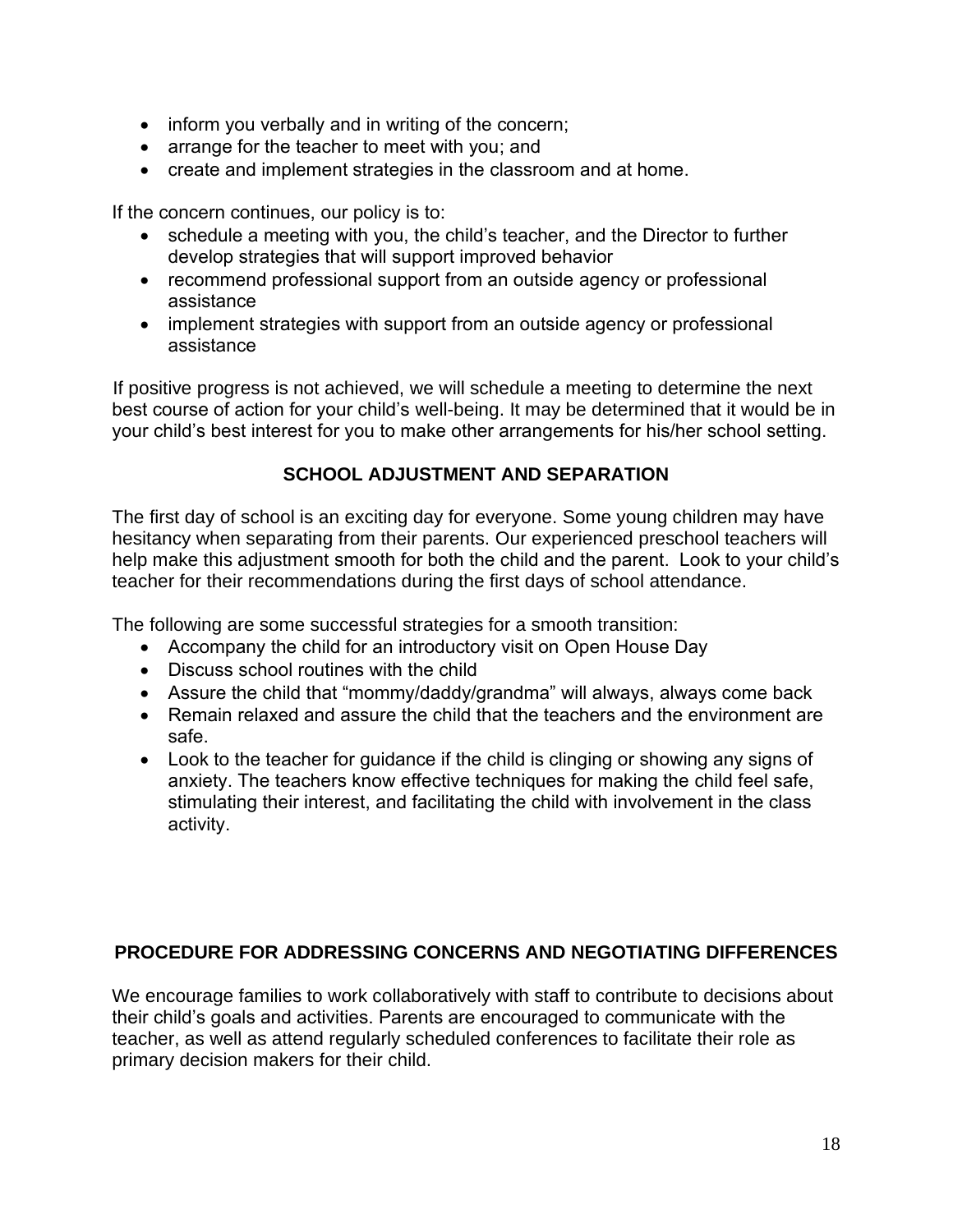We ask that parents speak with the child's teacher if a concern arises. (A translator will be sought, if needed). Parents and families may also speak with the Director at any time. The Director may negotiate a solution or may encourage families to obtain outside services such as a pediatric evaluation, speech and hearing evaluation, behavioral evaluation, etc.

#### **BITING**

<span id="page-18-0"></span>Current research suggests that biting may be a normal developmental phase for infants and toddlers, but when it happens, it can be scary and frustrating for everyone involved. Because of the developmental nature of most biting, experts stress that biting is not something to blame on the child, parents, or teachers.

Experts believe that biting in toddlers between 12 and 36 months old is a form of communication (i.e., to communicate frustration while learning social, language, and self-control skills). Toddlers seldom plan ahead, but rather they see and act on what they are experiencing at the moment. Toddlers do not have the language necessary to control a situation, or their attempts at communication are not understood or respected. Biting becomes a powerful way to communicate with and control others and the environment. Biting demonstrates autonomy and is a quick way to get a toy or attention. Many toddlers do not yet understand sharing, or that touch can hurt, and they need to learn other ways to communicate besides biting.

Because theorists think that biting may be related to the child's developmental stage, punishment in general is not advised either at home or in a child care center. Instead, experts recommend focusing attention on the victim, shielding the victim from the biter, initiating first aid measures as necessary, and consoling the victim. The literature strongly suggests that caregivers and parents not bite the child back as a punishment or to show the child how it feels to be bitten.

For safety and health concerns, we take biting seriously. Our staff members quickly remove the biter from the situation without dramatic movements, attention, or an emotional response that could provide negative reinforcement to the biter. Parents and caregivers can tell the biter that "biting is not OK," "I can't let you hurt your friends," etc. Toddlers in particular may not understand time-out, but caregivers need to make sure that the biter is not near other children until he or she has calmed down and can be redirected to other play.

Overall, we strive to maintain positive relationships with parents during biting outbreaks, to keep parents informed of the strategies being employed, to empathize with parents of both biters and victims regarding their feelings, and to communicate to parents the staff training and intervention efforts that are occurring to remedy the problem. Guidance to children who bite should be provided with the goal of helping children develop inner control of their feelings and actions.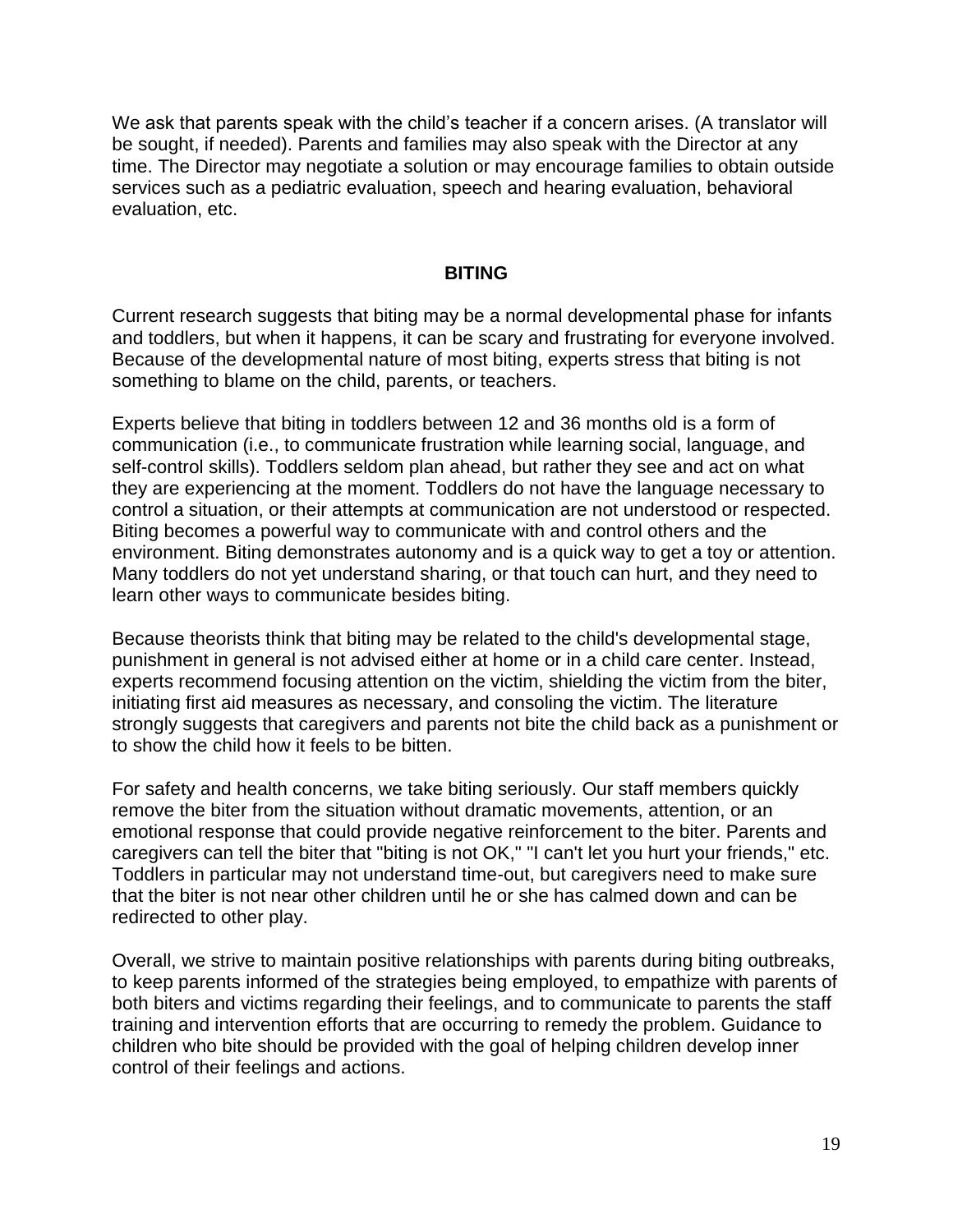A quick and consistent response at home and in the center can help children who bite learn to express their feelings in words so that they can become better able to control their behavior. A written report is completed for any biting incident, and parents of both children are informed. Names of children who are involved in the incident are not shared. If additional staff is needed to shadow a child who is biting, the family may be charged for this service.

The following steps will be taken if a biting incident occurs at our center:

- The biting will be interrupted with "Biting is not okay."
- Staff will stay calm and will not overreact.
- The bitten child will be comforted.

<span id="page-19-0"></span>.

- Staff will remove the biter from the situation and redirect. The biter will be given something to do that is satisfying.
- The wound of the bitten child shall be assessed and cleansed with soap and water.

If it is determined that there was a blood exposure, further steps need to be taken.

- The bitten area should continue to be observed by parents and staff for signs of infection.
- The parents of both children will be notified of the biting incident. Appropriate forms will be completed (Incident Report*).*
- Confidentiality of all children involved will be maintained.
- **If the biting becomes excessive and the staff is unable to redirect the child, we may ask that you remove your child from the program for a period of time to be determined by the director. Learning and/or behavioral strategies must be in place before the child may return to the program.**

## **CLOTHING**

Our program provides a wide variety of activities; please dress your child in appropriate play clothing so he or she will be able to participate fully. This includes wearing shoes that are both comfortable to play in and are appropriate to wear for a mulch-covered playground (i.e., sneakers). Flip-flops and Crocs are not allowed. Clothing should be easy for children to get on and off in order to encourage independence in dressing and toileting. All children should have a complete change of seasonal clothing (including socks and underwear) **labeled with his/her name** at school. When dirty or wet clothes are sent home, please send back replacements the next day. Parents of children in diapers should leave a supply with the child's extra clothing.

## **DIAPERING**

<span id="page-19-1"></span>For those children who are in diapers, please make sure there is a sufficient supply of diapers available for your child. Parents must check your child's spare clothing items each week and replenish when necessary. Please refrain from sending your child to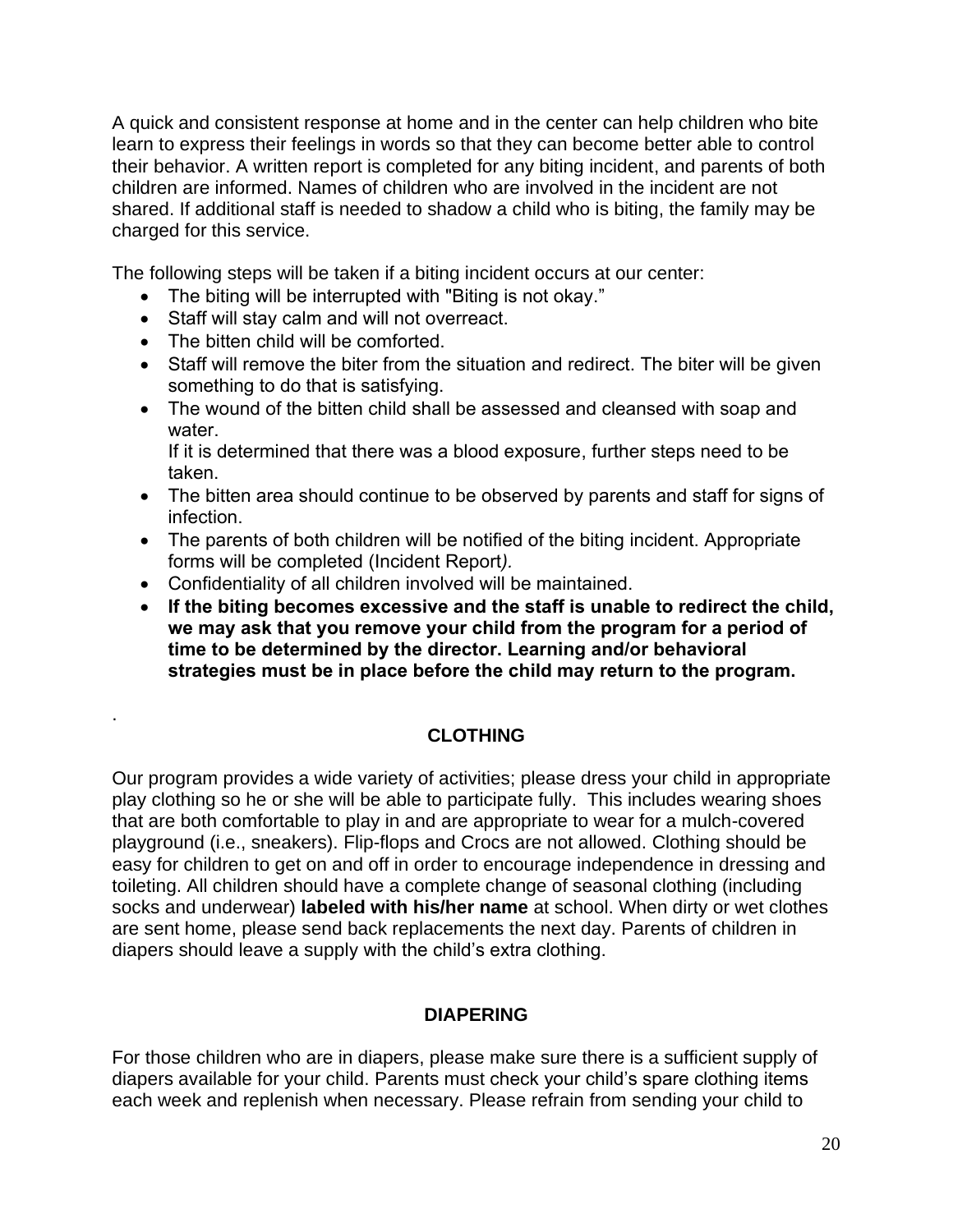school in regular underwear until the training process is complete. "Pull-ups" for school are recommended during this transition. All children entering the three-year-old class are expected to be fully trained.

## **POTTY TRAINING**

<span id="page-20-0"></span>For entry into the three year old group, all children must be totally and completely potty trained. This means that the child can independently walk to the toilet, re-arrange clothing, eliminate, and self-clean. When accidents occur, teachers will assist children in changing clothes and cleaning up. The only exception to our potty training policy are children with a documented medical condition, and each will be assessed on a case by case basis.

Our policy for potty training is that parents play the main role in initiating the process. As you begin the process at home, please make an appointment to speak with your child's teacher so we may duplicate the process in the classroom.

Please do not send your child to school in underwear until you have practiced pottying at home for several weeks. Send your child in a pull-up with loose clothing that is easy to pull up/down. Elastic waistbands are great. Please, no overalls or Onesies because they are difficult for children to remove independently. Accidents are common and should be expected in the training process. Send several extra sets of clothing, underwear, socks and shoes. We do not use potty chairs or potty rings for hygienic reasons, please do not send to school.

The goal of potty training is independent toileting. Wearing clean and dry underwear is the ultimate objective. We do not rinse out soiled underpants, we throw them away.

Underwear may be worn to school when children demonstrate the following:

- Eliminates both types in the potty at home and at school (not just urine)
- Lasts longer than an hour between potty visits
- Stays dry in a pull-up at school and dry in underwear at home
- Consistently goes to the potty independently for at least one week in school
- Tells a staff member that they need to go or is going on their own
- Requires a pull-up only during nap time, if necessary

## **THANK YOU!**

Thank you for taking the time to review our policies and procedures. Parent collaboration and communication with the teachers and administrators is encouraged to ensure a smooth transition between home and school. Our goal is for you and your child to enjoy your experience at Temple Shalom Preschool.

Don't hesitate to contact your child's teacher or the Director at any time!